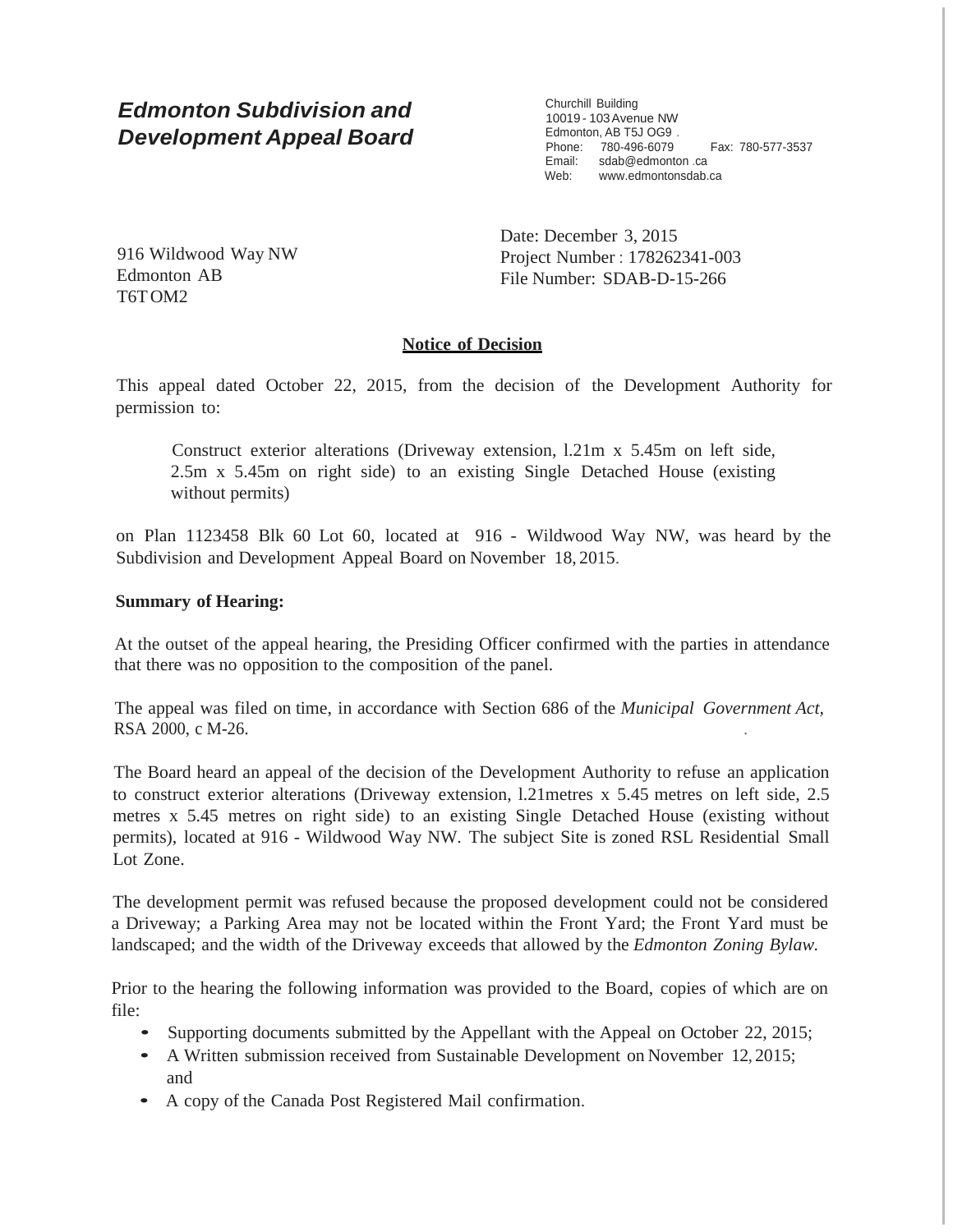The Board heard from Mr. Hitesh Patel, the Appellant, and his wife, Mrs. Patel, who made the following submissions:

- 1. The Driveway extension is necessary because parking is congested.
- 2. The neighbour on the right side of the subject Site has five vehicles and the neighbour on the left side of the subject Site has four vehicles.
- 3. The tenant in the basement suite has one vehicle and may be purchasing another.
- 4. The issue is that if the tenant parks in the middle of the Driveway, his vehicle blocks the entrance to the garage when the Appellant and his wife leave in the morning.
- 5. Ninety nine percent of the houses in the neighbourhood have Driveway extensions.
- 6. The Appellant and his wife previously submitted a petition to the Board with signatures from neighbouring property owners in support of the Driveway extension.
- 7. The Appellant and his wife completed the required landscaping and received their deposit back.
- 8. 'They are willing to plant additional trees ifrequired to do so.
- 9. They did not pave the entirety of the Front Yard. Green spaces exist in the Front and Rear Yards.

Inresponse to questions from the Board, Mr. and Mrs. Patel provided the following information:

- 1. They moved intq,the house in July, 2015.
- 2. The Driveway and the Driveway extension were poured as a single structure at the same time.
- 3. They poured more concrete than what was shown on the approved Site plan.
- 4. Their neighbour has a Driveway extension, so they believed they were allowed to have a similar Driveway/Driveway extension.
- 5. Although the Site plan shows the third and fourth parking spaces on the Driveway, parking in this area blocks garage access.
- 6. The tenant currently parks on the Driveway extension so they can get in and out of the garage.
- 7. When they applied for a Compliance Certificate, they were advised to apply for a Development Permit for the existing Driveway extension.
- 8. They confirmed that approximately 10 to 15 houses.in the neighbourhood, within the 60 metre notification radius of the subject Site, have similar Driveway extensions.
- 9. They want their tenant to park on the left side of the Driveway, rather than in front of the front door.
- 10.The walkway to the front door is on the right side of the Driveway and is 2.5 metres wide.

The Board heard from Ms. Lai and Ms. Hetherington, from Sustainable Development, who answered questions from the Board. They provided the following infmmation: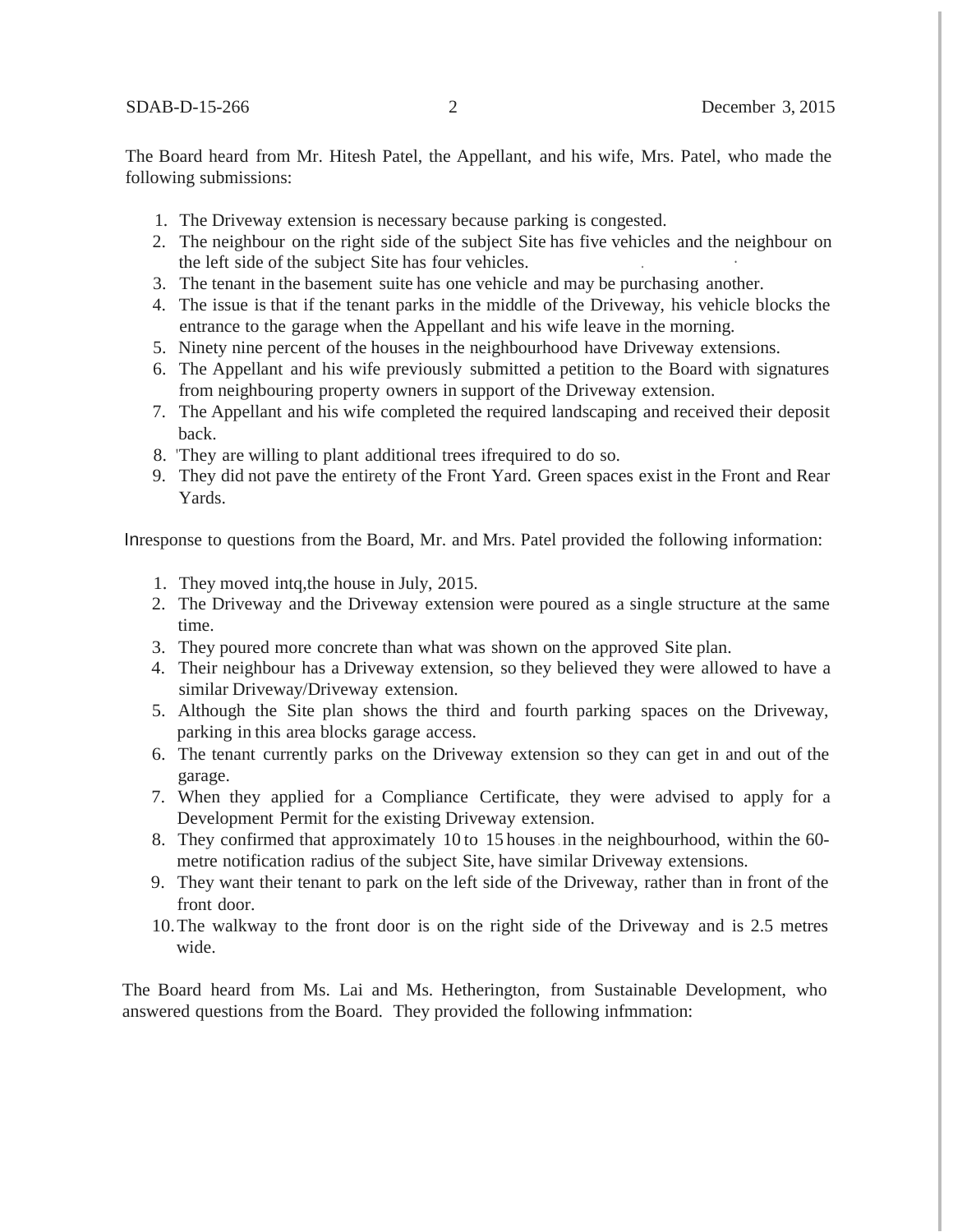- **I.** The Driveway extension on the right side is not considered  $\hat{a}$  walkway. Section 6.1(55) of the *Edmonton Zoning Bylaw* provides that "Landscaping means the preservation or modification of the natural features of a Site through the placement or addition of any or a combination of the following:
	- a. soft landscaping elements such as trees, shrubs, plants, lawns and ornamental plantings;
	- b. decorative hardsurfacing elements such as bricks, pavers, shale, crushed rock or other suitable materials, excluding monolithic concrete and asphalt, in the form of patios, walkways and paths; and
	- c. architectural elements such as decorative fencing, walls and sculpture."
- 2. There is sufficient parking on-Site for the Principal Dwelling and the Secondary Suite without the proposed Driveway extension.
- 3. They acknowledged that the aerial photograph in their written submission showed that all the other houses on the block have similar Driveway extensions. Although the Driveway extensions may be characteristic of the neighbourhood, since 2011 the City has been enforcing the landscaping requirements In Front Yards. Therefore they would not have approved this development either before it was constructed or afterwards as an existing development.
- 4. While the petition may show that the neighbours support the proposed development, their support is not necessarily an indication that the Driveway extension will not affect the use, enjoyment or value of neighbouring parcels of land.
- 5. The City is trying to enforce Landscaping requirements and stOp Driveway extensions which create parking lots, three stalls in Width, in Front yards.
- 6. In their opinion, if every house has three vehicles parked on the Driveway, the cumulative result constitutes a negative impact on the neighbourhood.
- 7. Site inspections are only conducted if a Driveway is poured and a complaint is received or if someone makes an application for a Compliance Certificate.
- 8. In their opinion, since the majority of properties in the neighbourhood have Driveway extensions, it is not likely a complaint was received.
- 9. In their opinion, builders are aware that Driveway extensions are not allowed, but they do not always relay that information to the property owner.
- 10.A correction to the application was required for the dimensions of the Driveway extension. The left side of the Driveway extension should be 0.91 metres by 5.18 metres and the right side extension should be 1.6metres by 5.18 metres.
- 11.The allowable Width of a Driveway for a two-car garage is 6.2 metres. The total Width of this Driveway and Driveway extension is 9-.02 metres (an excess of 2.82 metres).
- 12.The original Driveway was approved with a Width of 6.4 meu:es. The garage was built wider than the dimension shown on the originally approved Site plan (6.52 metres wide instead of the 6.4 metres that had been approved).
- 13.Ultimately, the total Width of the Driveway and Driveway extensions will be 9.03 metres and the total required variance would be the difference between 6.2 metres and 9.03 metres.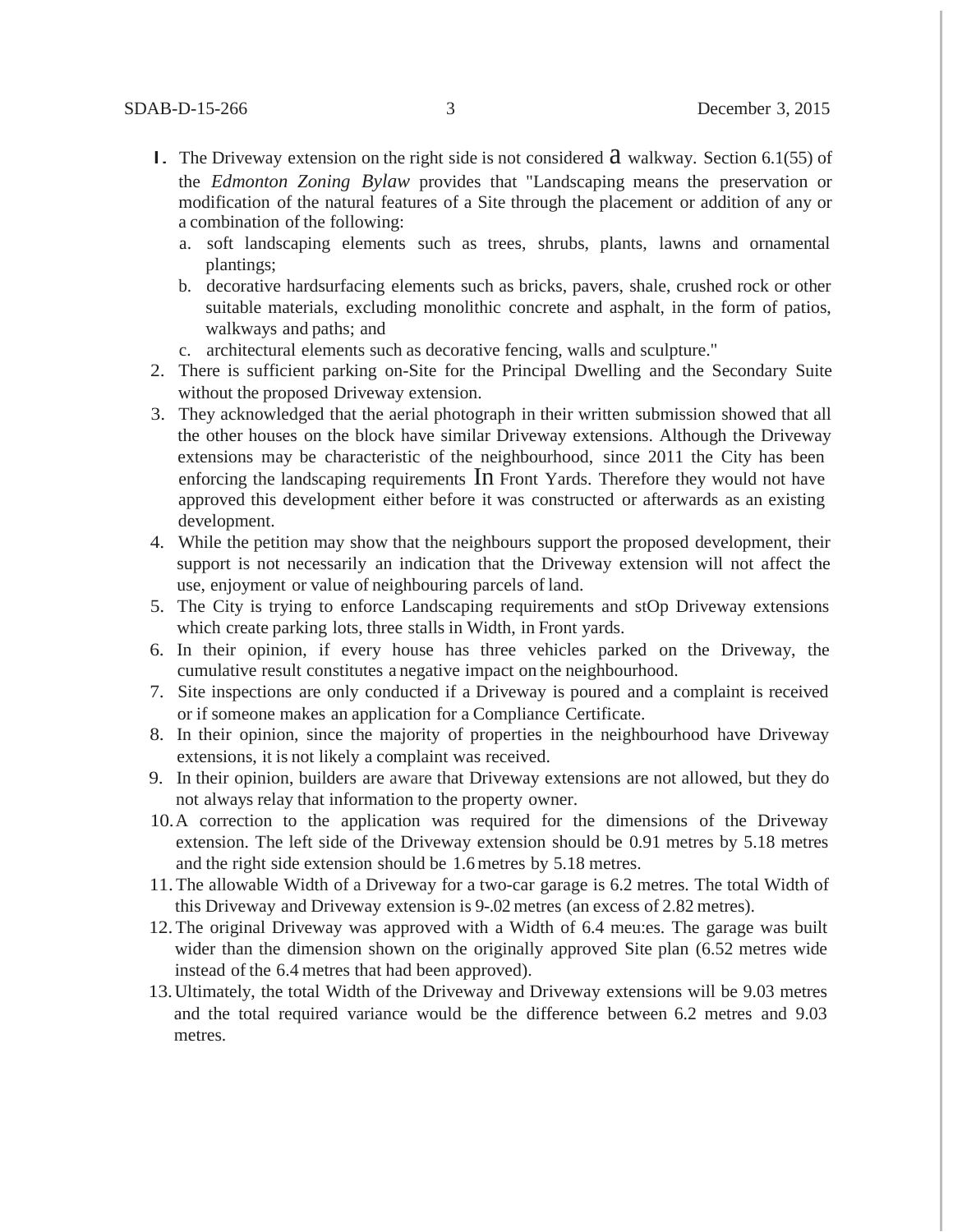- 14.Even though the original Driveway was approved at 6.4 metres, the required variance calculation should revert to the standard 6.2 metres maximum because the garage was not built as approved in the Site plan. However, they could not point to a specific section in the *Edmonton Zoning Bylaw* which supports this position about the size of the variance.
- 15.Typically, · a property owner is required to apply for exterior alterations if the development was not built as it was previously approved.
- 16.The appeal before the Board concerns the Driveway extension, not the house, because the compliance letter was silent with respect to the house.

Mr. and Mrs. Patel made the following submissions in rebuttal:

- 1. They reiterated that they did provide Landscaping and did not pour concrete over the entire Front yard.
- 2. They recently became aware that a permit was required. ·
- . 3. They applied for a Compliance Certificate because money is being held back by their lawyer and they need compliance for the money to be released.
- 4. The money has been held up for four or five months and they would like to get the matter resolved.
- 5. They have stamped, approved plans which show the garage is 17 feet wide, but there are no approved plans that show the extended Driveway as it was ultimately poured.

#### **Decision:**

The appeal is ALLOWED and the decision of the Development Authority is REVOKED. The development is GRANTED as applied for to the Development Authority, subject to the following CONDITIONS:

1. Absolutely no parking is allowed within the portions of the Driveway extensions highlighted in yellow on the approved Site plan (copy attached).

In granting the development the following variances to the *Edmonton Zoning Bylaw* are allowed:

- 1. Section 54.1(4) is varied to allow a total Width of 9.03 metres for the Driveway and the proposed Driveway extensions as shown on the approved Site plan (copy attached).
- 2. Section 55.4 requirements regarding Landscaping are waived only so far as they apply to the proposed Driveway extensions as shown on the approved Site plan (copy attached).

#### **Reasons for Decision:**

The Board finds the following:

1. The proposed development is comprised of two existing Driveway extensions and is Accessory to a Pe mitted Use in the RSL Residential Small Lot Zone.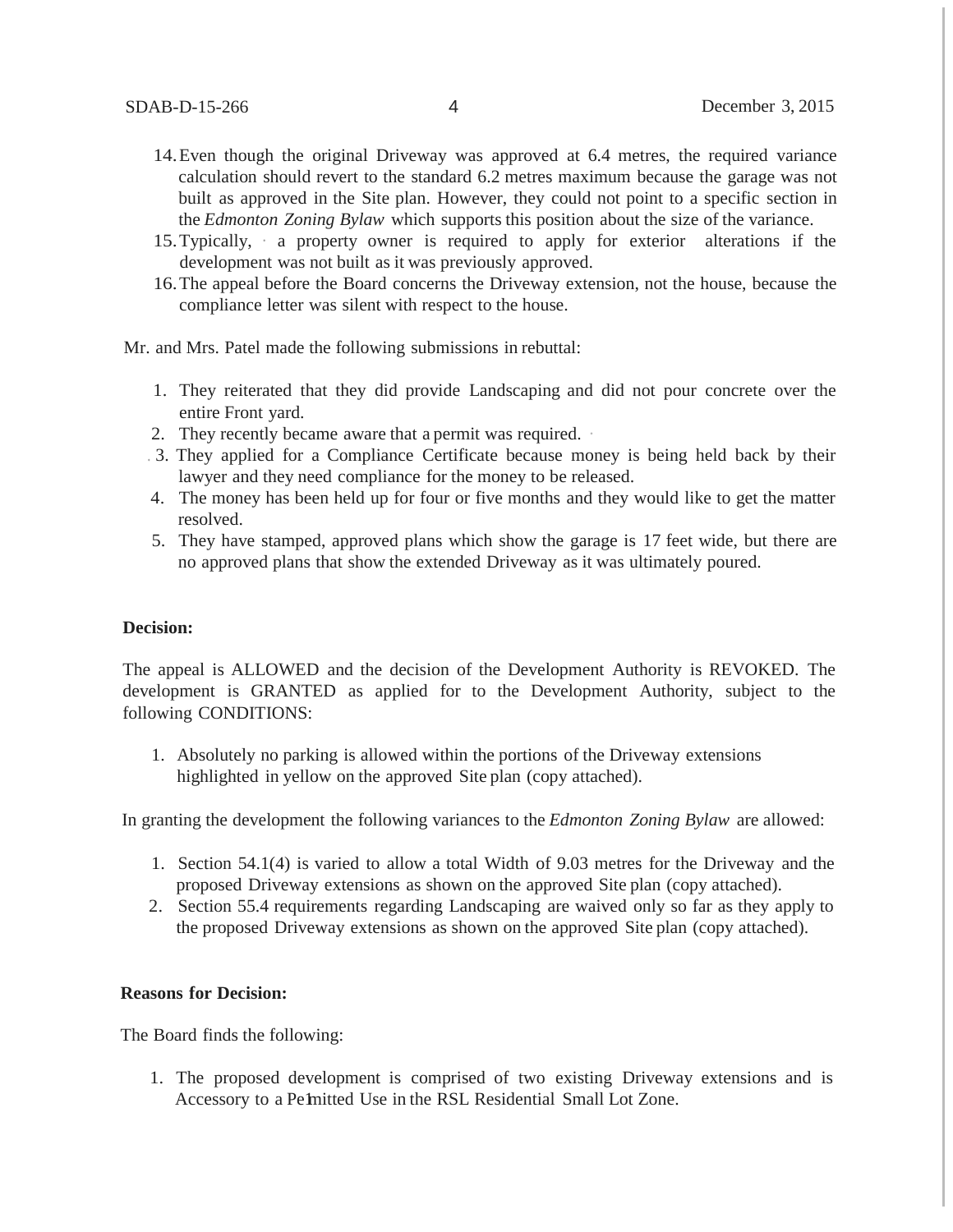- 2. Based on the evidence submitted, the Driveway and the Driveway extensions were poured in 2015 on a single occasion and as a single structure.
- 3. Based on the photographs previously submitted by the Appellant and the aerial photograph in the Development Authority's written submission, several, if not all, Driveways in the immediate neighbourhood are similar in size, including in Width, to the proposed development.
- 4. Based on this evidence, the proposed development is very characteristic of the neighbourhood.
- 5. This evidence also shows that the Landscaping currently in place in the Front Yard of the subject Site is typical of other Front Yards in the neighbourhood.
- 6. The proposed development has been in place for several months with no known complaints. The Appellants' request for a Compliance Certificate prompted a review of the proposed development, the Development Authority's refusal and ultimately this appeal.
- 7. A petition was submitted with signatures of support from the majority of neighbouring property owners within the 60-metre notification radius in support of the proposed development.
- 8. No one appeared to oppose the proposed development and no letters of opposition were received by the Board.
- 9. With the condition imposed by the Board, the proposed development will not unduly interfere with the amenities of the neighbourhood, nor materially interfere with or affect the use, enjoyment or value of neighbouring parcels ofland.

#### **Important Information for Applicant/Appellant**

- 1. This is not a Building Permit. A Building Permit must be obtained separately from the Sustainable Development Department, located on the 5th Floor, <sup>10250</sup> - <sup>101</sup> Street, Edmonton.
- 2. Obtaining a Development Permit does not relieve you from complying with:
	- a) the requirements of the *Edmonton Zoning Bylaw,* insofar as those reqµirements have not been relaxed or varied by a decision of the Subdivision and Development Appeal Board,
	- b) the requirements of the*Alberta Safety CodesAct,*
	- c) the *Alberta Regulation 2041207* -*Safety Codes Act -Permit Regulation,*
	- d) the requirements of any \_ other appropriate federal; provincial or municipal legislation,
	- e) the conditions of any caveat, covenant, easement or other instrument affecting a building or land.
- 3. When an application for a Development Permit has been approved by the Subdivision and Development Appeal Board, it shall not be valid unless and until any conditions of approval, save those of a continuing nature, have been fulfilled.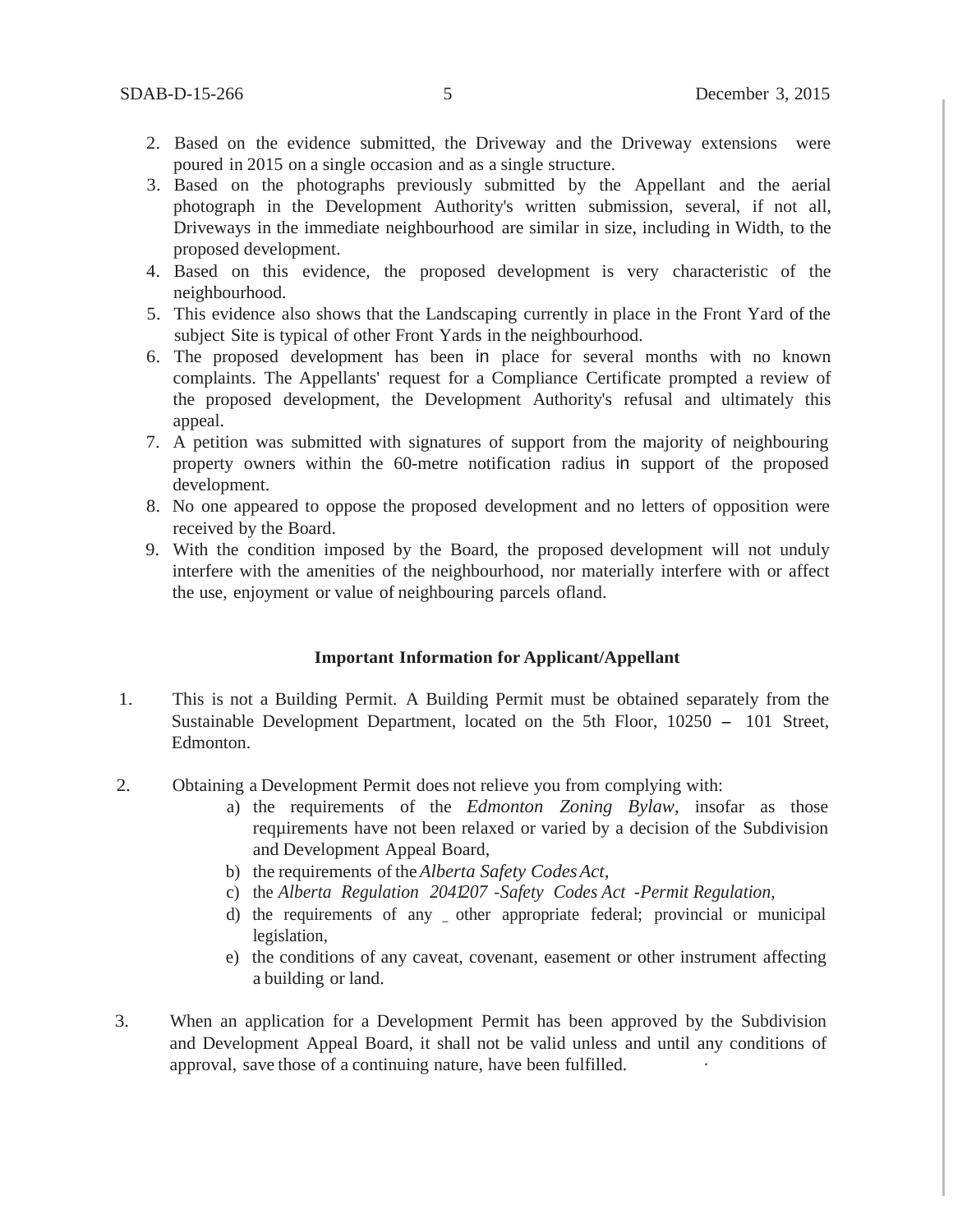- 4. A Development Permit will expire in accordance to the provisions of Section 22 of the *Edmonton Zoning Bylaw, Bylaw 12800,* as amended.
- 5. This decision may be appealed to the Alberta Court of Appeal on a question of law or jurisdiction under Section 688 of the *Municipal Government Act,* R.S.A. 2000, c. M-26. If the Subdivision and Development Appeal Board is served with notice of an application for leave to appeal its decision, such notice shall operate to suspend the Development Permit.
- 6. When a decision on a Development Permit application has been rendered by the Subdivision and Development Appeal Board, the enforcement of that decision is carried out by the Sustainable Development Department, located on the 5th Floor, <sup>10250</sup> - <sup>101</sup> Street, Edmonton.

*NOTE: The Cit)! of Edmonton does not conduct independent environmental checks of land within the City. If you are concerned about the stability of this property for any purpose, you should conduct your own tests and reviews. The City of Edmonton, when issuing a development permit, makes no representations and offers no warranties as to the suitability of the property for any purpose or as to the presence or absence of any environmental contaminants on he.property.*

. And a set of  $M$  and a set of  $M$ 

Subdivision and Developmen7ea! Bpard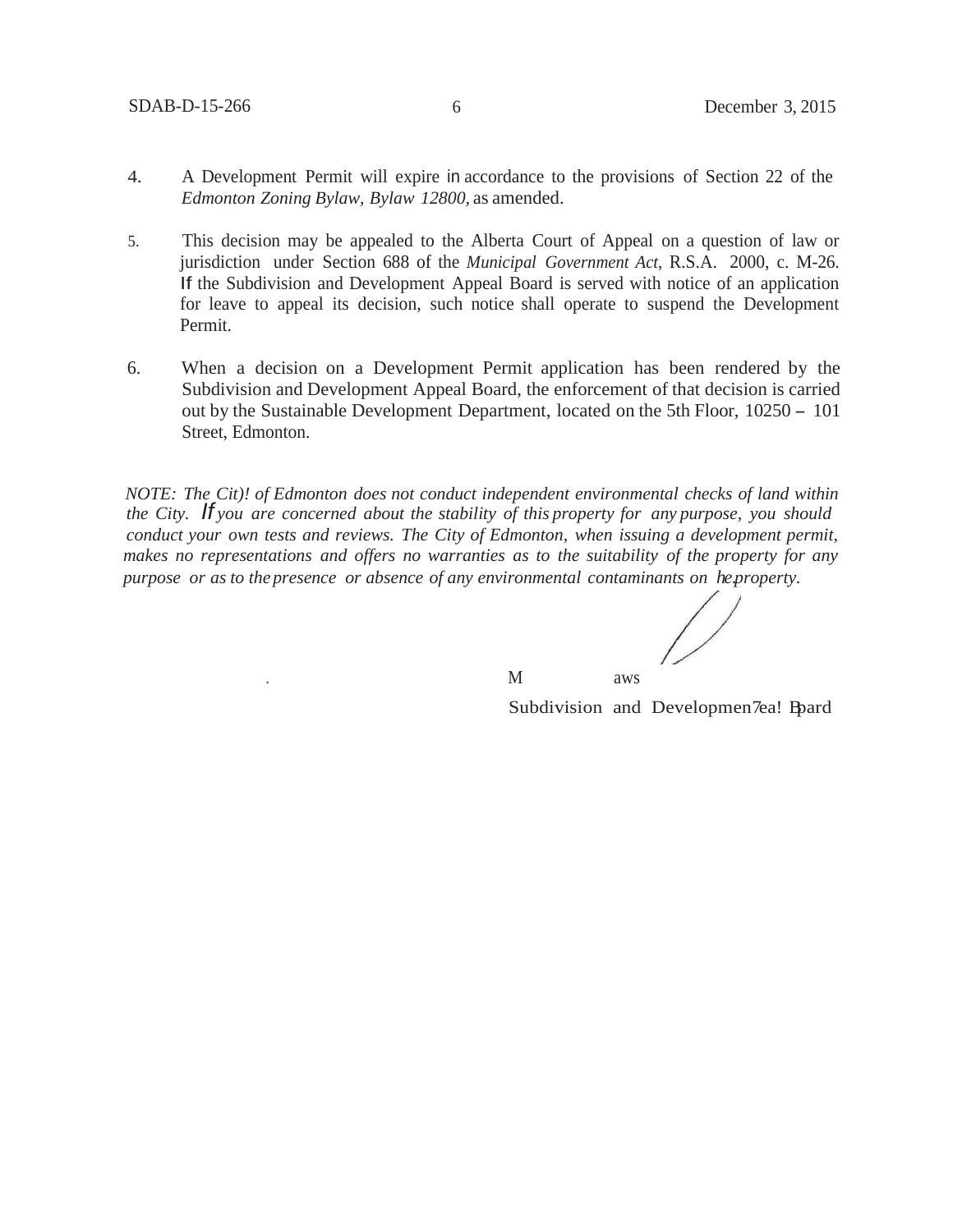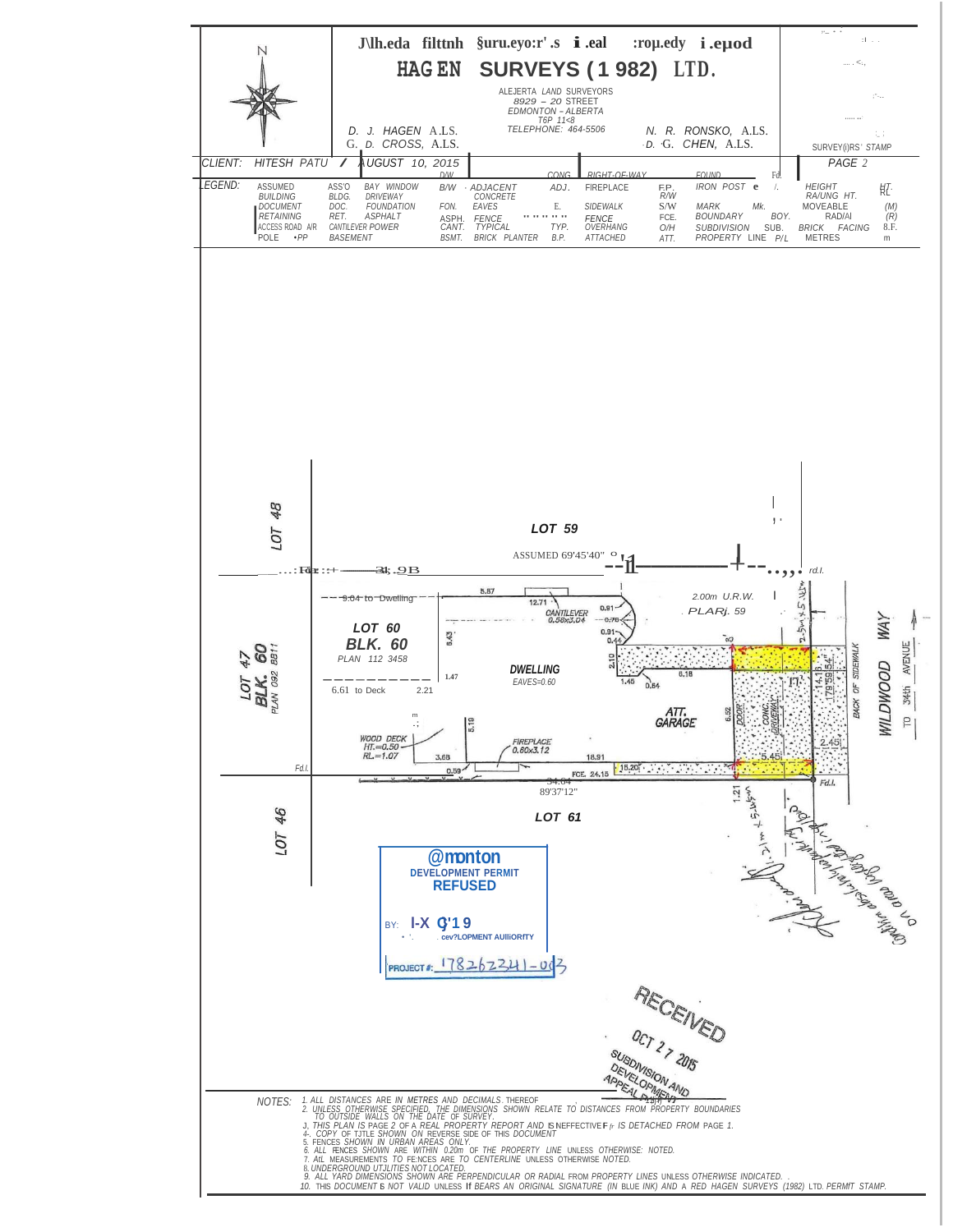# .. *Edmonton Subdivision and Development Appeal Board*

Churchill Building 10019 - 103Avenue NW Edmonton, AB T5J OG9 Phone: 780-496-6079 Fax:780-577-3537 Email: sdab@edmonton .ca Web: www[.edmontonsdab.ca](http://www.edmontonsdab.ca/)

5219 - 201 Street NW Edmonton AB T6M 2V9

Date: December 3, 2015 Project Number: 177283697-001 File Number: SDAB-D-15-267

# **Notice of Decision**

This appeal dated October 23, 2015, from the decision of the Development Authority for permission to:

Construct a Semi-Detached House with front verandas

on Plan RN50 Blk 107 Lot 4, located at 11415 - 84 Street NW, was heard by the Subdivision and Development Appeal Board on November 18, 2015.

## **Summary of Hearing:**

At the outset of the appeal hearing, the Presiding Officer confirmed with the parties in attendance that there was no opposition to the composition of the panel.

The appeal was filed on time, in accordance with Section 686 of the *Municipal Government Act,* RSA 2000, c M-26.

The Board heard an appeal of the decision of the Development Authority to refuse an application to construct a Semi-Detached House with front verandas, located at 11415 - 84 ·Street NW. The subject Site is zoned RF3 Small Scale Infill Development Zone and is within the Mature Neighbourhood Overlay.

The development permit was refused because of a deficiency in the minimum required Site area and a deficiency in the depth of the rear Amenity Area.

Prior to the hearing the following information was provided to the Board, copies of which are on file:

- Community Consultation submitted by the Appellant;
- Photographs submitted by the Appellant;
- <sup>A</sup> copy of the Canada Post Registered Mail delivery confirmation;
- <sup>A</sup> copy of the Development Permit, submitted by the Development Authority;
- <sup>A</sup> copy of the Development Permit Application and construction details, submitted by the Development Authority; and
- Semi-detached application form and abandoned wells declaration, submitted by the Development Authority.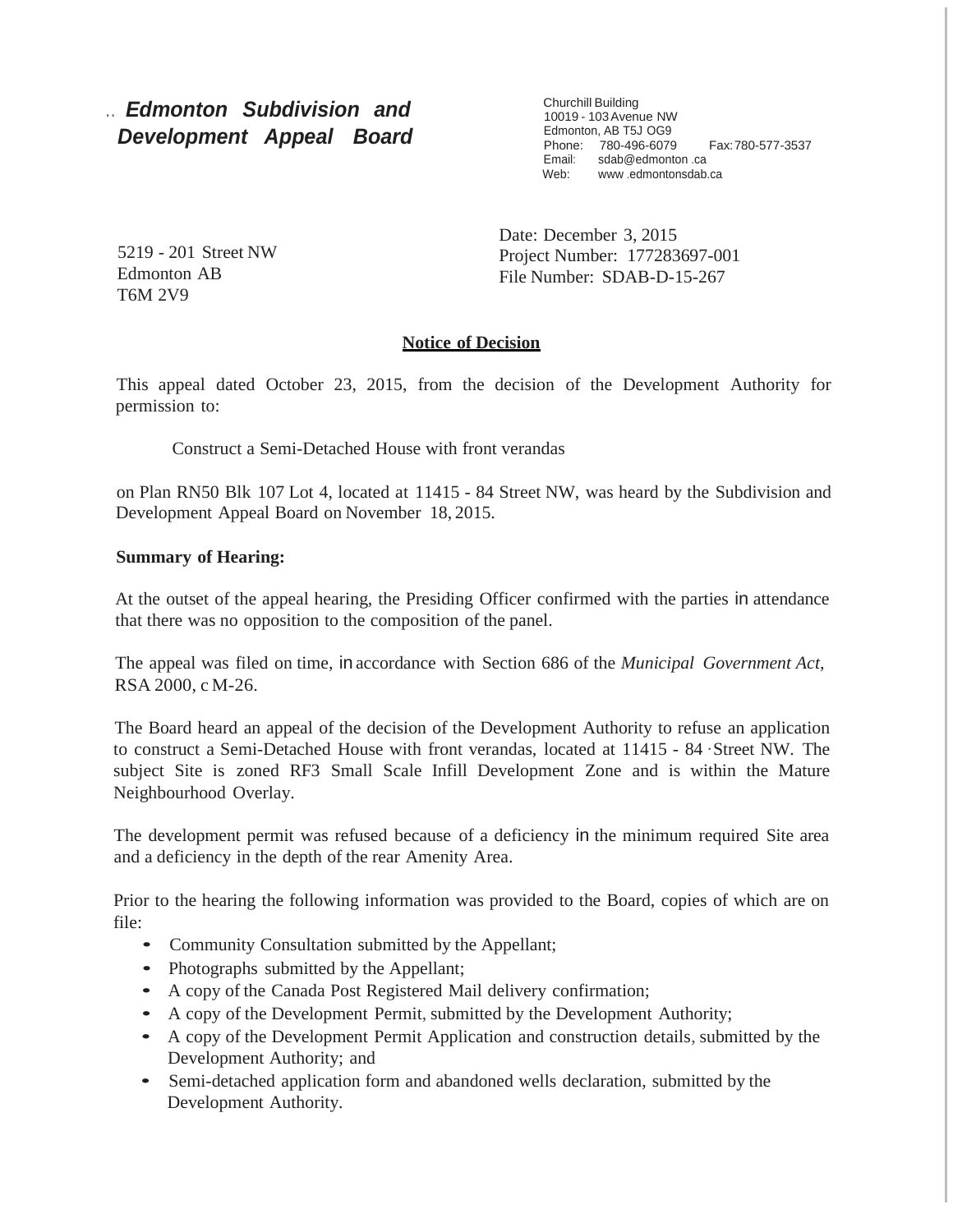The Board heard from Mr. Hou the Appellant, who made the following submissions:

- 1. He addressed the two reasons for refusal of the development permit set out by the Development Authority.
- 2. He had discussions with the Development Authority with respect to the outdoor Amenity Area on September 18, 2015, and believed that a variance in the Amenity Area would be . granted.
- 3. With respect to the deficiency in the minimwri required Site area, he received 19 signatures from neighbouring property owners within the 60-metre notification radius in support of the proposed development.
- 4. He spent four days canvassing the area and only one person would not sign the petition; that person did not indicate a specific position with respect to the proposed development.
- 5. After several attempts, he was unable to reach eleven of th neighbouring property owners.
- 6. The existing house on the subject Site is 60 years old and is not safe.
- 7. The existing house needs extensive repairs and he believes it is better to build a new development.
- 8. Based on his discussions with neighbouring property owners, he believes there is consensus that the proposed development will increase property values in the neighbourhood.
- 9. He discussed the potential sun shadowing impact with the neighbour to the north of the subject Site.
- 10. The neighbour to the north inquired about the Side Setback. He told her that the Setback was compliant with *Edmonton Zoning Bylaw* requirements. ·
- 11. He referred to the photographs submitted prior to the hearing. The house in the first photograph is located one block away from the subject Site.
- 12. The proposed development is being constructed by the same company and will follow the same design.
- 13. There are two houses in the area that will follow the same design as the proposed development
- 14.He provided two photographs showing front and rear views of another lot in the neighbourhood with a development similar to the proposed development and the same Site area as the subject Site, marked "Exhibit A".

The Board heard from Ms. Heimdahl, representing Sustainable Development, who answered questions from the Board. Ms. Heimdahl provided the following information:

- 1. The size of the lot makes it unsuitable for Semi-detached Housing even though it is a Permitted Use. Two dwellings require a larger Site area.
- 2. She was referred to the map in the Agenda and asked if Semi-detached Housing, which is a Permitted Use in the RF3 Small Scale InfiH Development Zone, would be unsuitable throughout the area because the lots throughout the neighbourhood are consistent in Site area with the subject Site. She confmned that she would apply this policy to the entire area.
- 3. Semi-detached Housing is acceptable in the neighbourhood if it is located on a larger lot.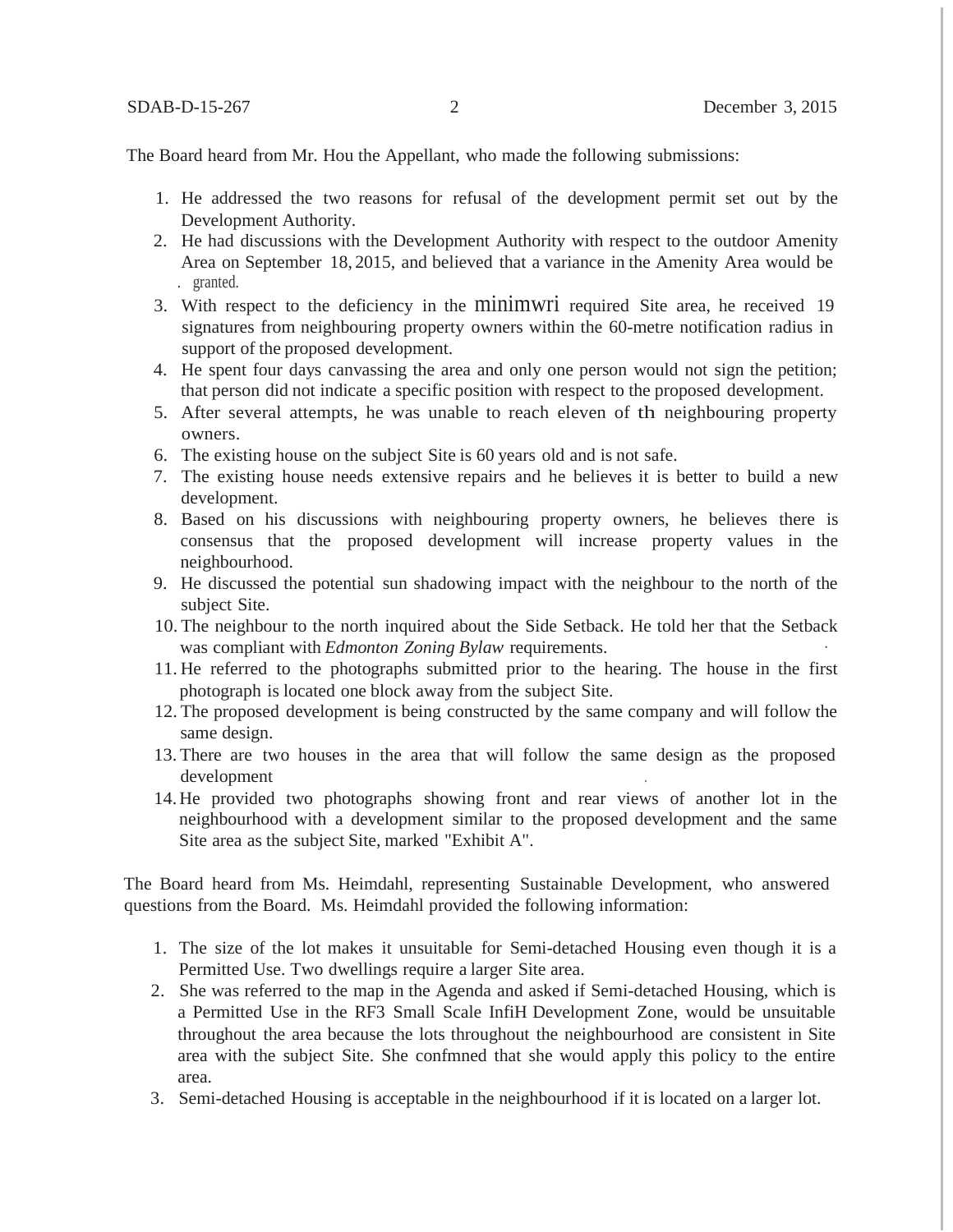- 4. Aside from the Site area, the proposed development complies with the regulations of the *Edmonton Zoning Bylaw* except for the Amenity Area, which is aminor deficiency.
- 5. No variances were required for the maximum Site Coverage, parking, Setback, or any regulations of the Mature Neighbourhood Overlay.
- 6. The Front Setback complies with the regulations of the *Edmonton Zoning Bylaw.*
- 7. The development shown in the Appellant's first photograph was similar to the subject Site and was approved with nearly the same variances as the proposed development, but at a different time. The climate surroung .infill developments has changed and a more restrictive poliQy is currently being applied.
- 8. The neighbours' support for the proposed infill development gives her more comfort that this development is acceptable.
- 9. Site area refers to more than the length multiplied by the Width of the property. The additional required Site area is intended to enhance the Amenity Areas for the residents of the property.
- 10. Although the aerial photograph of the area appears to show other houses with small Amenity Areas, this was not evidence that it is characteristic · of the neighbourhood to have smaller Ameriity Areas because the required Amenity Area for Single Detached Housing is different from that required for Semi-detached Housing.
- 11. She could not confnm whether the Amenity Area would have been approved or not.
- 12. At the time of the conversation with the Appellant about the Amenity Area on September . 18, 2015, she had not reviewed the application in great detail and had not yet realized
- there was a deficiency in the Site area.
- 13. The only infill development she was aware of in the area is one block away; it was the Appellant who brought this to her attention.
- 14: The notification map shows that there are nine properties in the area that have multiple dwellings on a lot, but it does not specify the type of dwellings.

Mr. Hou did not have anything to add in rebuttal.

### **Decision:**

The appeal is ALLOWED and the decision of the Development Authority is REVOKED. The development is GRANTED as applied for to the Development Authority.

In granting the development the following variances to the *Zoning Bylaw* are allowed:

1. The.minimum required Site area of 442.2 square metres per section 140.4(3) is reduced by 74.6 square metres to allow a Site area of 368.14 square metres.

2.) The minimum required dimension of 4.0 metres for Private Outdoor Amenity Areas per section 47(5) is reduced by 0.38 metres to allow depth of 3.62 metres for the Amenity Area in the Rear Yard.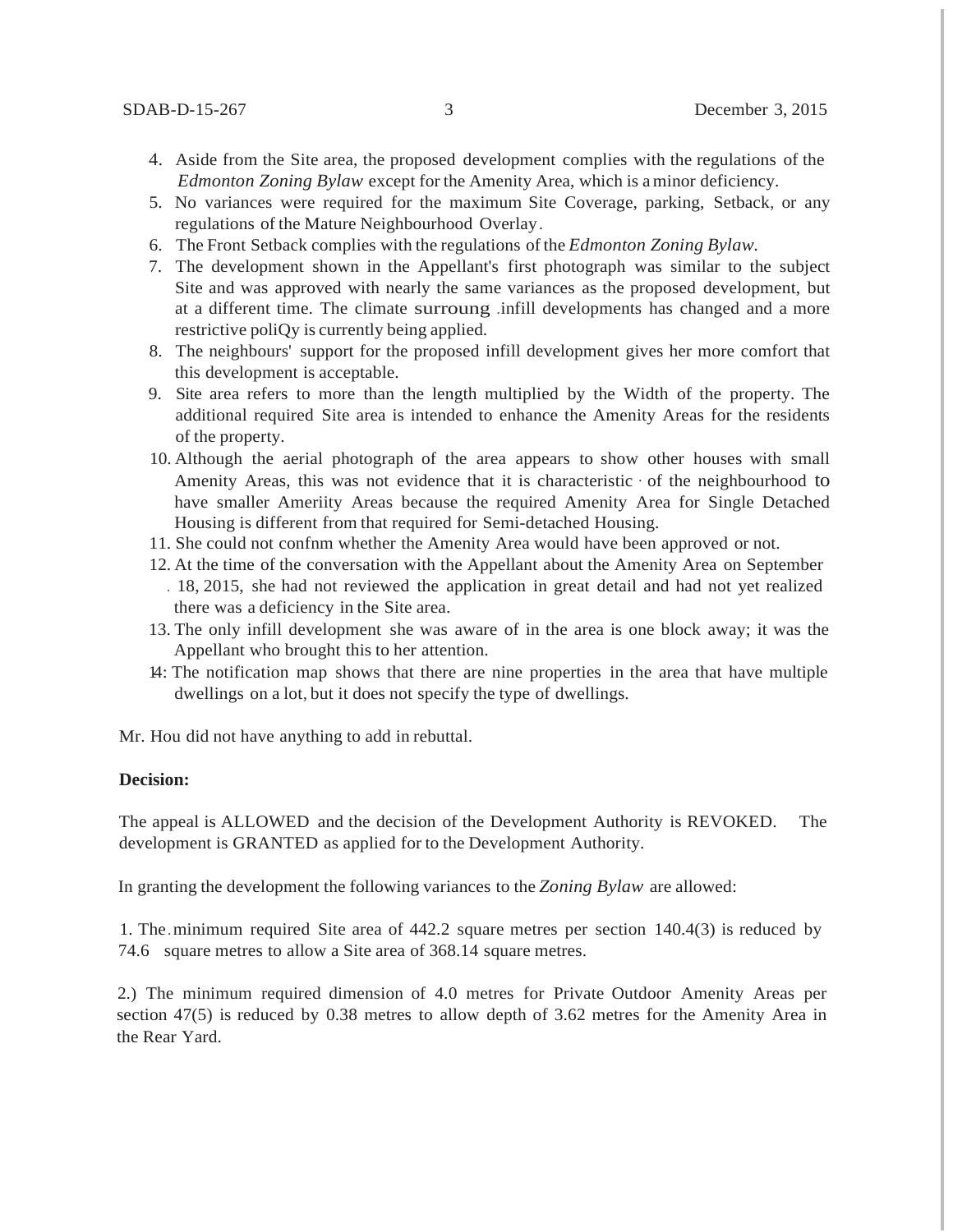#### **Reasons for Decision:**

The Board finds the follo:wing:

- 1. The proposed development is a Permitted Use in the RF3 Small Scale Infill Development Zone.
- 2. Apart from the two development regulations concerning Outdoor Private Amenity Area dimensions and Site area, the proposed Semi-detached Housing complies with all of the regulations in the Mature Neighbourhood Overlay and the RF3 zone.
- 3. The Board grants the variance in the width of the Outdoor Amenity Area because the variance is for a single dimension and there is no indication that the reconfigured Amenity Area in the Rear Yard will have a negative impact on either the occupants of the Site or the neighbouring property owners.
- 4. The Board grants the variance in the minimum required Site area for the following reasons.
	- a. This subject Site and surrounding properties have been designated RF3 where Semidetached Housing is a Permitted Use. It appears from the Development Authority's submissions and the notification map that all lots are of similar dimensions and therefore are all deficient in minimum required Site area for Semi-detached Housing per Section 140.4(3). The result is that a strict application of the section would mean that no Semi-detached Housing developments could be built in this neighbourhood.
	- b. While a variance to the Site area is required, the Board finds that the proposed Semidetached Housing meets other development regulations, in paiiicular regulations for parking, Setback, Site Depth, and Site Width, which taken together aie indicators that the subject Site is suitable for the proposed development.
	- c. The Appellant provided photographic evidence of similar, newly constnicted Semidetached developments in the vicinity which are located on lots of the same or similar size.
	- d. This development will be characteristfo of the other new developments in the area in size and scale.
	- e. The Appellant conducted extensive Community Consultation. He visited properties within the 60-metre notification radius on four separate occasions. He received support for the proposed development from those neighbours including the two adjacent, and arguably most affected, neighbours.
- 5. The Board notes that under Section 140, Duplex Housing is also a Permitted Use in the RF3 Zone and would not require a variance for Site area; Duplex Housing requires a minimum Site Depth of 30.0 metres and a minimum .Site Width of 10.0 metres which is equivalent to Semi-detached Housing, but a Site area of only 300 square metres. Duplex Housing and Semi-detached housing have equivalent Densities and the allowable building dimensions and massing are similar, particularly . with respect to front/back Semidetached Housing designs such as the proposed development.
- 6. For the reasons above, it is the Board's opinion that the proposed development, with the vaiiances granted and the attached advisements, will not unduly interfere with the amenities 6f the neighbourhood, nor materially interfere with or affect the use, enjoyment or value of neighbouring parcels of land.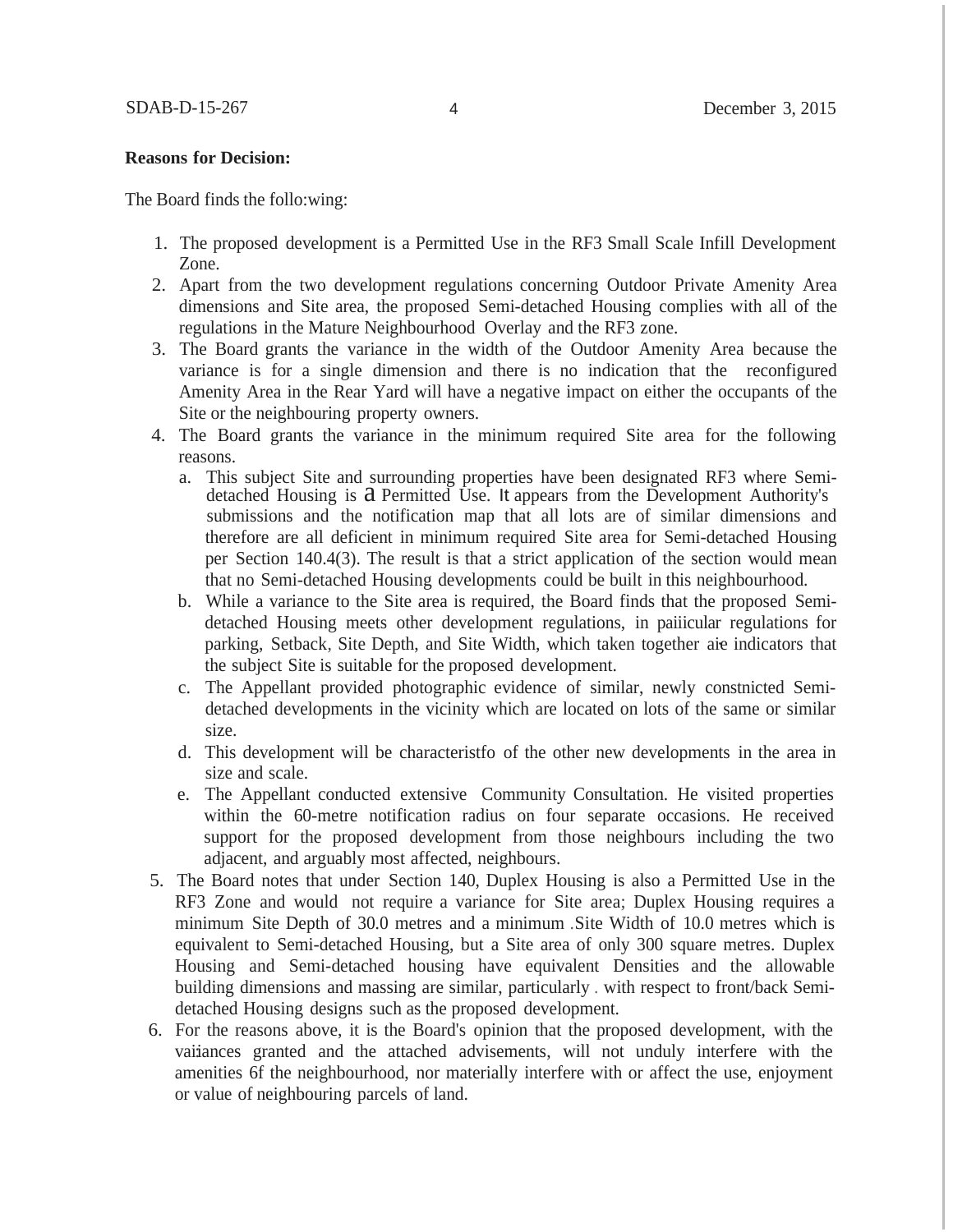#### **Important Information forApplicant/Appellant**

- 1. This is not a Building Permit. A Building Permit must be obtained separately from the Sustainable Development Department, located on the 5th Floor, 10250 - 101 Street, Edmonton.
- 2. Obtaining a Development Permit does not relieve you from complyirig with:
	- a) the requirements of the *Edmonton Zoning Bylaw,* insofar as those requirements have not been relaxed or varied by a decision of the Subdivision and Development Appeal Board,
	- b) the requirements of the *Alberta Safety Codes Act,*
	- c) the *Alberta Regulation 2041207* -*Safety Codes Act -Permit Regulation,* <,.
	- d) the requirements of any other appropriate feden1l, provincial or municipal legislation,
	- e) the conditions of any caveat, covenant, easement or other instrument affecting a building or land.
- 3. When an application for a Development Permit has been approved by the Subdivision and Development Appeal Board, it shall not be valid unless and until any conditions of approval, save those of a continuing nature, have been fulfilled.
- 4. A Development Permit will expire in accordance to the provisions of Section 22 of the *Edmonton Zoning Bylaw, Bylaw 12800,* as amended.
- 5. This decision may be appealed to the Alberta Court of Appeal on a question of law or jurisdiction under Section 688 of the *Municipal Government Act,* RS.A. 2000, c. M-26. Ifthe Subdivision and Development Appeal Board is served with notice of an application for leave to appeal its decision, such notice shall operate to suspend the Development Permit.
- 6. When a decision on a Development Permit application has been rendered by the Subdivision and Development Appeal Board, the enforcement of that decision is canied out by the Sustainable Development Department, located on the 5th Floor, 10250.- <sup>101</sup> Street, Edmonton.

#### **Additional Advisements:**

- 7. The Height of the principal building shall not exceed the maximum allowed under the *Edmonton Zoning Bylaw.*
- 8. Platform Structures greater than LO-metres above Grade shall provide privacy screening to prevent visual intrusion into adjacent properties.
- 9. Semi-detached Housing requires two on-site parking spaces per Dwylling and may be in tandem to the attached garage. (Section: 54.2(3) Schedule 1).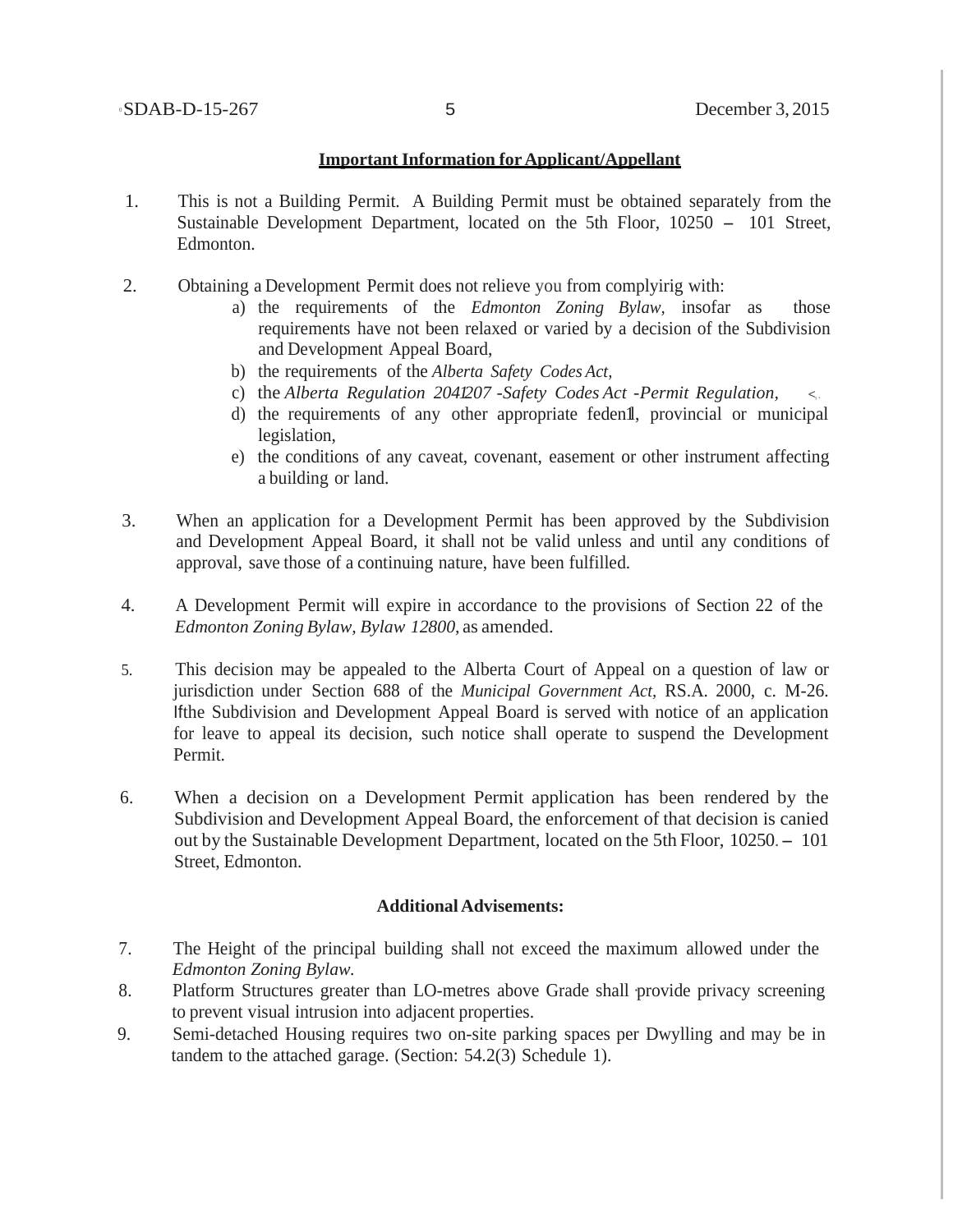- 10. Except for the hard surfacing of driveways and/or parking areas approved on the Site plan for this application, the remainder of the site shall be landscaped in accordance with the regulations set out in. Section 55 of the *Edmonton Zoning Bylaw.*
- 11. Notwithstanding the Landscaping regulations of Section 55 of the *Edmonton Zoning Bylaw,* where new development consists of replacement or infill within areas of existing . housing, Landscaping shall be implemented as a component of such new development in order to replace vegetation removed during construction or to reinforce an established Landscaping context in the area. (Section 140.4(16)).
- 12. Each Dwelling within Semi-detached Housing shall be individually defined through a combination of architectural features that may include variations in the rooflines, projection or recession of the fa9ade, porches or entrance features, building materials, or other treatments. (Section 140.4(18)).
- 13. Lot grades must match the Engineered approved lot grading plans for the area.
- 14. Contact Drainage Services at 780-496-5500 for lot grading inspection inquiries.
- 15. The development of a Secondary Suite(s) in a Semi Detached House is prohibited by the *Edmonton Zoning Bylaw.* There may be an inspection in the future to ensure that no . illegal suite has been developed.
- 16. Unless otherwise stated, all above references to section numbers refer to the authority under the *Edmonton Zoning Bylaw.*
- 17. Immediately upon demolition of the building, the site shall be cleared of all debris.

*NOTE: The City of Edmonton does not conduct independent environmental checks of land within the City. If you are concerned about the stability of this property for any purpose, you should conduct your own tests and reviews. The City of Edmonton, when issuing a development.permit, makes no representations and offers no warranties as to the suitability of the property for any purpose or as to thepresence or absence of any environmental contaminants on the property.*

*4-d* / */?j '*

Ms. K. Cherniawsky, Pres} er Subdivision and Development Applal Board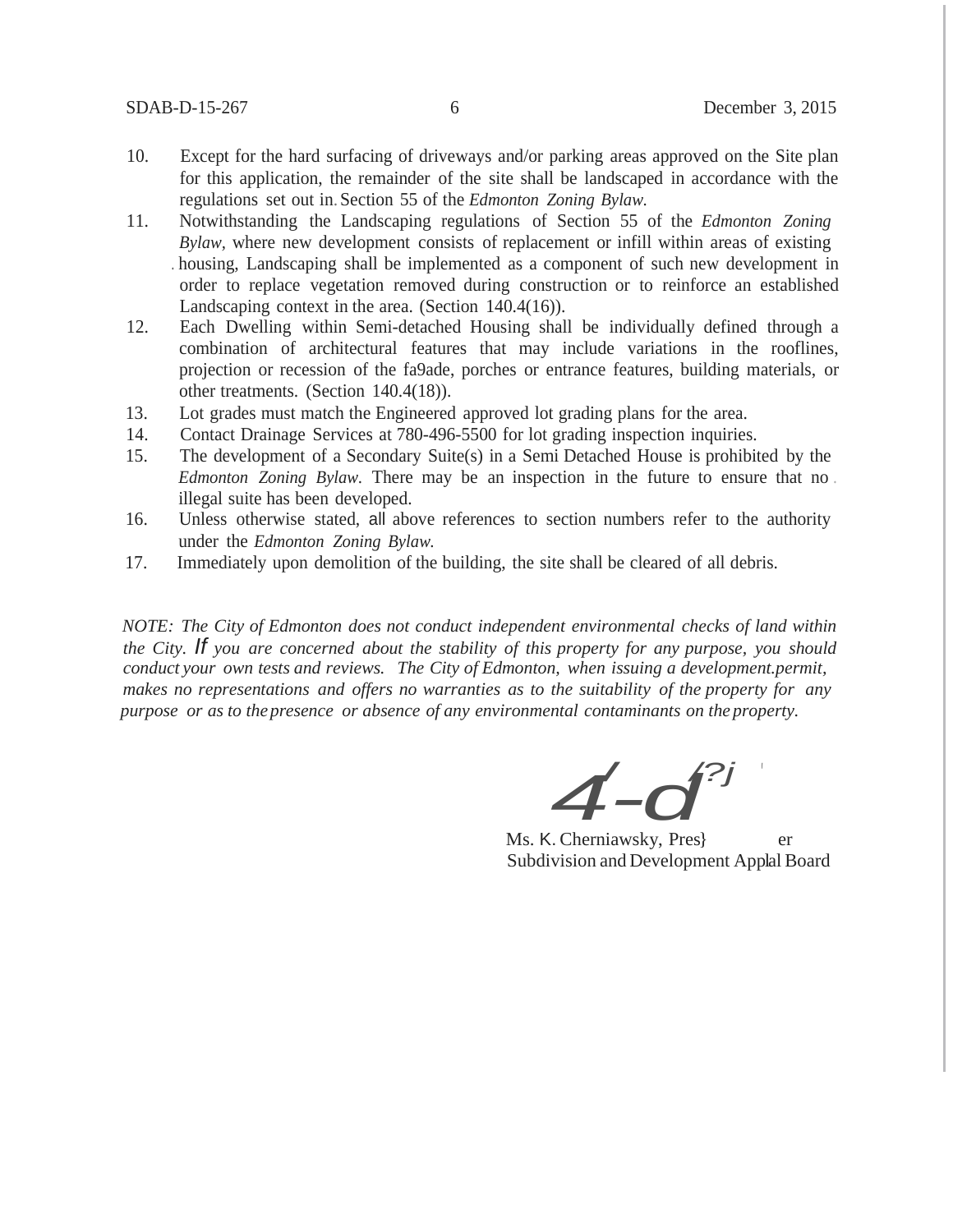# *Edmonton Subdivision and Development Appeal Board*

Churchill Building 10019 - 103 Avenue NW Edmonton,AB T5J OG9 · Phone: 780-496-6079 Fax: 780-577-3537 Email: [sdab@edmonton.ca](mailto:sdab@edmonton.ca) Web: [www.edmontonsdab.ca](http://www.edmontonsdab.ca/)

18011 - 34 Street NW Edmonton AB T5Y 6A9

Date: December 3, 2015 Project Number: 179669631-001 File Number: SDAB-D-15-269

# **Notice of Decision**

Thls appeal dated October 26, 2015, from the dedsion of the Development Authority for permission to:

Operate a Major Home Based Business (Trucking Business)

on Plan 7722309 Lot 1, located at 18011 - 34 Street NW, was heard by the Subdivision and Development Appeal Board on November 18, *20)5.*

## **Sumniary of Hearing:**

At the outset of the appeal hearing, the Presiding Officer confirmed with the parties in attendance that there was no opposition to the composition of the panel.

The appeal was filed on time, in accordance with Section 686 of the *Municipal Government Act,* R.S.A 2000, c. M-26.

The Board heard an appeal of the decision of the Development Authority to refuse an application to operate a Major Home Based Business (Truckllig Business), located at 18011 - 34 Street NW. The subject Site is zoned AG Agricultural Zone.

The development permit was refused because the proposed development: is a General Industrial Use whlch is neither a Permitted nor a Discretionary Use in the AG Agricultural Zone; is more appropriately located in an Industrial Zone; will generate excessive vehicular traffic compared with a faim; employs a number of non-resident employees or business partners in excess of the allowable limit of two; involves outdoor business activity or outdoor storage of 8 transport trucks on the property; involves truck traffic originating from the property which will cleate external noise that would interfere with the enjoyment of adjacent properties.

Prior to the hearing the following information was provided to :the Board, copies of whlch are on file: *i <i>i i <i>i i i i i i i i i i i* 

- Maps and photographs of the aiea submitted by the Appellant;
- Supportfug photographs submitted by the Agent for the Appellant;
- Letters of support submitted by the Agent for the Appellant;
- Notes with photographs attached submitted by the Development Authority;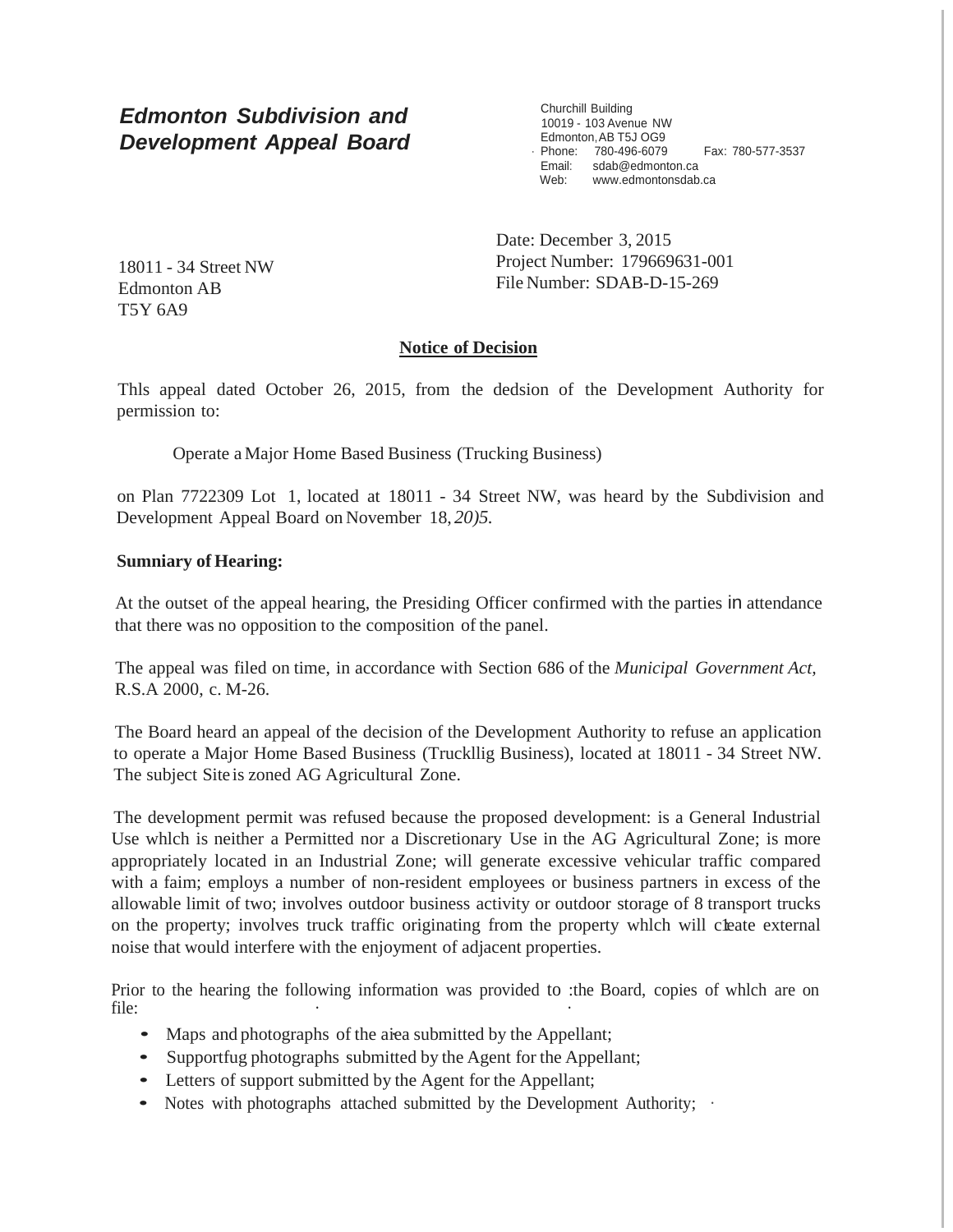- The Development Permit Application and letter from neighbours, submitted by the Development Authority;
- A copy of the Certificate of Incorporation for H.P.C. Transport Ltd., submitted by the Development Authority; and
- <sup>A</sup> copy of the 2015 Annual Return for H.P.C. Transport Ltd., submitted by the ·DevelopmentAuthority.

The Board heard from Mr. Bhardwaj, agent for the Appellant, who made the following submissions:

- 1. He reviewed the Appellant's written submission provided to the Board.
- 2. He referred to the map showing the Edmonton Energy Park from the Area Redevelopment Plan indicating that the subject Site is near the south end of the map.
- 3. The proposed Use will conform with the future development of the industrial park plan.
- 4. There have been discussions with the City regarding zoning and re-zoning of the property. He referenced the email provided in their submission between the Appellant and the City.
- 5. Re-zoning will require several very expensive studies. He felt it should not be the Appellant's responsibility to get the area re-zoned.
- 6. The trucks used for the Major Home Based Business are used to haul soil for City of Edmonton projects. .
- 7. The Minor Impact Utility Service Use class could apply to this activity in addition to the Major Home Based Business Use class.
- 8. He refuted each reason for the refusal:
	- a. Refusal Reason No. 1: with respect to the General Industrial Use not being Penilitted or a Discretionary Use, he argued that he agrees the Major Home Based Business should be located in an Industrial Zone. However, due to the scale of the business in relation to the property and future zoning anticipated in the Area Redevelopment Plan, the proposed development should be allowed to operate from the subject Site.
	- b. Refusal Reason No. 2: with respect to the fact that the Major Home Based Business wolild be more appropriately located in a Commercial or ·Industrial Zone, he argued that the area does not have a residential character and the business will comply with the future zoning of the property.
	- c. . Refusal Reason No. 3: with respect to the business generating an excess of vehicular traffic, he argued that the .eight trucks assodated with the business do not create excessive traffic in the area and all outdoor storage/parking takes place in designated parklng spaces on the subject Site. The roads to access the Site are secluded and untraveled and there is no pedestrian traffic in the area
	- d. Refusal Reason No. 4: with respect to the number of non-resident employees, he .advised the Board that non-resident employees will not be on the Site during the day, only at the beginning and end of the business day when they pick up and drop off the trucks.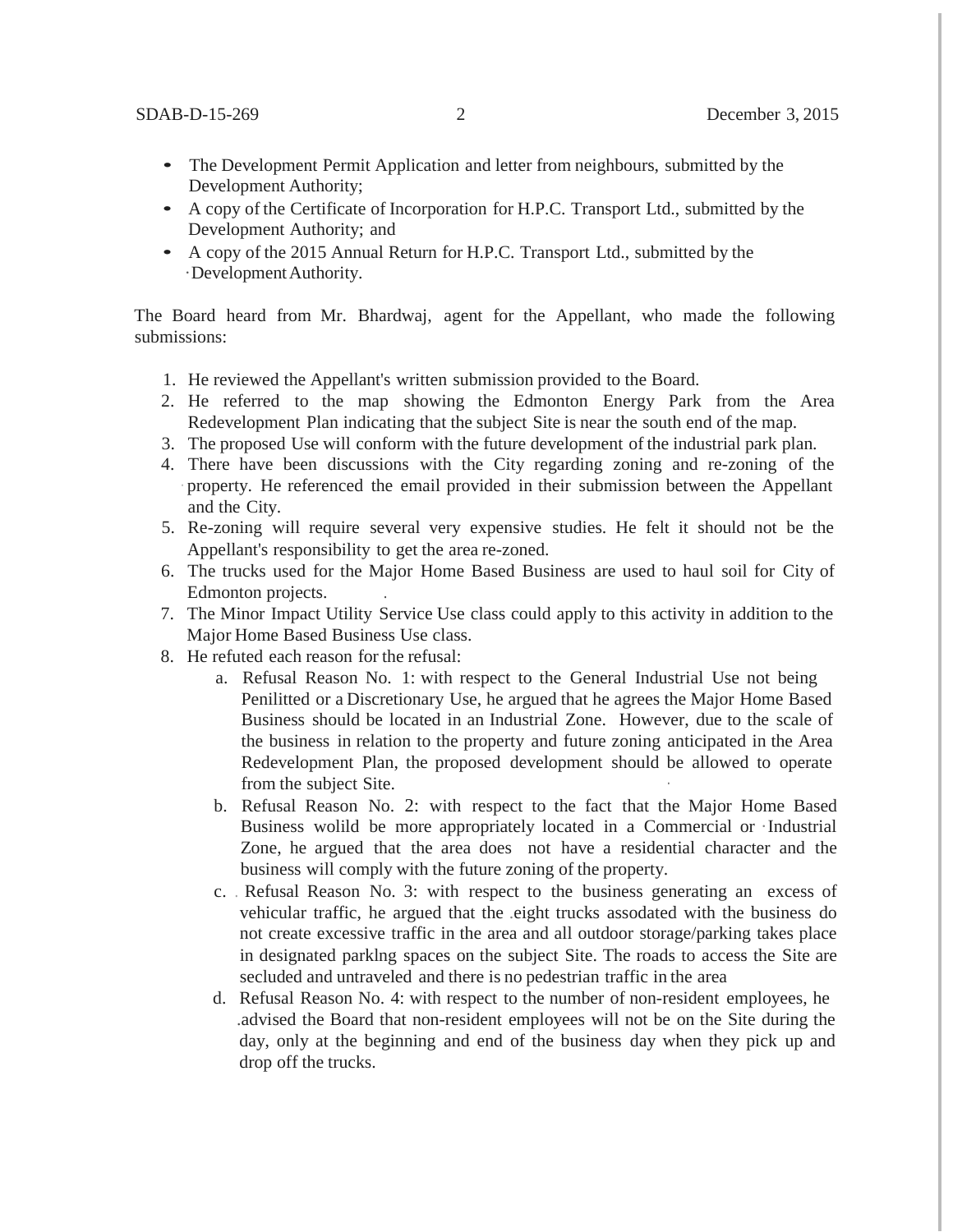- e. Refusal Reason No. 5: with respect to the outdoor business activity or outdoor storage of materials associated with the business, he argued that the business is only to park trucks overnight where they will not be visible from the road or any adjacent properties.
- f. Refusal Reason No. 6: with respect to the use of mechanical equipment or electrical equipmentthat creates external noise, or visible and audible interference with home electronics equipment in the adjacent Dwelling, he advised the Board that there are no Dwellings in close proximity to the subjeet Site and also the adjacent property owners have given consent.
- 9. 34th Street is not a designated truck route? but it is used by the City of Edmonton trucks that haul snow. .
- 10. The trucks associated with the Major Home Based Business are empty when travelling on 34th Street so they will have a minimal impact on the road conditions.

The Board heard from Mr. Himat Grewal, who made the following submissions:

- 1. He is one of the residents of the subject Site.
- 2. They bought the property in October, 2011 for the purposes of operating the Major Home Based Business.
- 3. The previous property owner had trucks on this property and repaired Edmonton Transit buses.
- 4. The previous proprty owner assured them that this type of business was allowed on the subject Site.·
- 5. With respect to on-Site repairs, only very minor repairs, such as replacing lights, will be done by the property owner at the subject Site. The trucks will be sent off-Site to a dealer or mechanic for all regular or major maintenance and repairs.
- 6. Six people live in the Dwelling on the subject Site, his parents, a grandparent, siblings and himself.
- 7. His parents rnn the business and he helps with the business when needed.
- 8. The other three people living in the Dwelling are not involved with the business.

Inresponse to questions by the Board, Mr. Grewal provided the following information:

- 1. While he acknowledges that parking eight trucks seems large, given the size of the prope1ty and the location of the on-Site parking, it is not imposing on this property. Inhis opinion, having eight trucks on this property is a Secondary Use to the principal Dwelling
- 2. If the number of trucks is compared to the scale of the property and the area where the trucks park, it is small compared to the total area of the Site and will. not change the nature of the property.
- 3. He agreed that truck parking should be encouraged on Industrial Sites but also argued it should be allowed on the subject property as it is to be rezoned to Industrial inthe future.
- 4. He suggested that the Board impose a condition that authorizes the business to operate only for a certain number of years until the zoning is changed to Industrial Use.
- 5. There will be eight trucks stored on the subject Site during the trucking season.
- 6. T.Q.e trucks leave the Site by 5:00 a.m. and return at 4:30 p.m.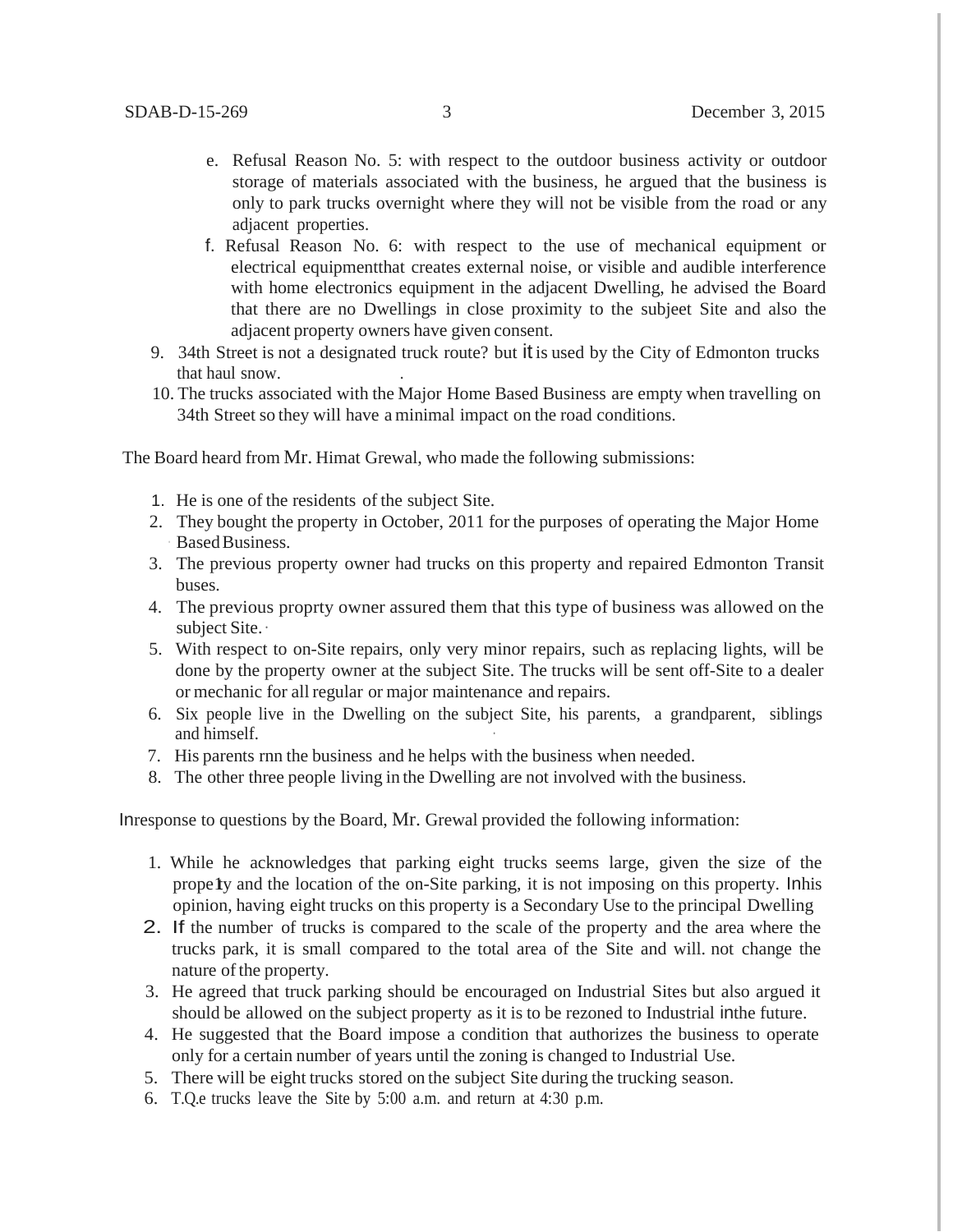- 7. Parking the trucks on the subject Site allows the Appellants to monitor them and prevent vandalism.
- 8. The letters received in support of the proposed development . are from neighbouring properties shown on the aerial photograph and notification map.
- ·9. Two of the other properties within the notification zone are owned by the City and the Provincial Highway Department.
- 10. Two of their trucks were stopped on August 14, 2015, by a City Inspector who was concerned With the trucks travelling on 34th Street, a non-truck route.
- . 11. They advised the City Inspector that the trucks were returning to the residence because they are stored there, which iswhat prompted the appeal process.
	- 12. The Appellants confumed that they have a business permit for the trucking business but it is for a different location. They tried to apply for a business permit for the subject Site, but were told that the zoning issues needed to be dealt with first.
- 13. There are four passenger vehicles registered to the subject Site.

The Board heard from Mr. Dhillon, speaking on behalf of the Gursikh Temple, who made the following submissions:

- 1. The Temple is located within the notification radius.
- 2. The Temple is supportive of .the proposed development and the parking of trucks on the .
- 3. He has known the residents of the subject Site for several years; they are a hard working family.
- 4. There is no negative impact on the Temple from noise generated from the trucks, excess traffic in the area, or any other factors associated with the Major Home Based Business.

The Board heard from Mr. Liang, representing Sustainable Development, who answered questions from the Board:

- 1. Asked to explain the application of the suggested conditions for Major Home Based , Businesses which seem more applicable to residential areas than this remote, rural · location, he advised the Board that the standard regulations were used to evaluate all proposed Major Home Based Businesses and the developments must conform to those regulations.
- 2. With respect to the prohibition against outdoor storage, a variance would be required to allow business-related vehicles to be stored outdoors on a residential property.
- 3. He acknowledged that in .this case outdoor storage will be shielded by trees on the property.
- 4. With respect to the prohibition against external noise, he noted that noise will potentially be created as a result of the Major Home Based Business, but did aclmowledge that the nearest residential properties are located quite a·distance away from the subject Site.
- 5. On-Site parking and repair of trucks must be secondary to the residential Use of the property. The storage of large trucks must be proportionate to the size of site and the Dwelling on the property.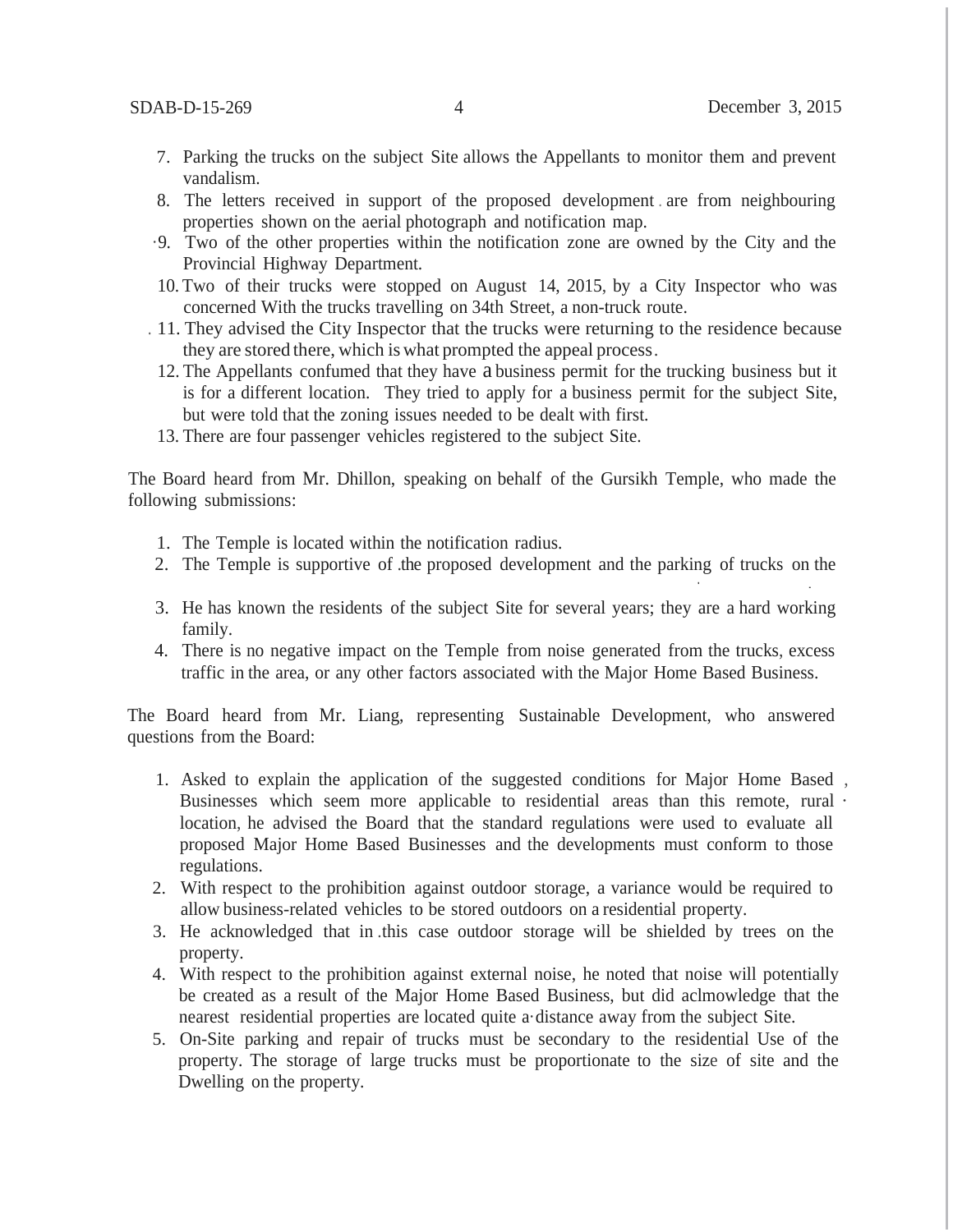- 6. The Area Redevelopment Plan contemplates re-zoning of this property at which time General Industrial Use would become a Permitted Use. In his opinion, re-zoning of the area may not happen for 30 to 50 years.
- 7. With respect to how the proposed storage of the trucks will change the residential character of the Dwelling or Accessory Buildings, he advised that the Appellant indicated in the application that the garage could be used as a shop and, therefore, he determined that the property will likely be used for heavy repair, which would be more appropriately located in a General Industrial Use zone.
- 8. With respect to the Appellant's submission that the Use could be cons\_idered a Minor Impact Utility Service Use, the definition of that Use does not fit the proposed Use because the trucks could.be used for a variety of things other than services that support . utilities.
- 9. The development permit was for a Major Home Based Business and was not reviewed as a Minor Impact Utility Service Use.
- 10. The proposed Use does not fit within the definition of a Minor Impact Utility Service.
- 11. The two Uses that could be applied to the proposed development are General Industrial Use and Major Home Based Business.
- 12. He had to determine the Use Class. Once it was determined to be a General Industrial Use, the proposed development had to be refused.
- 13. The reasons he feds the proposed development is not a Major Home Based Business but is a General Industrial Use are outlined in his submission.

Mr. Bhardwaj and MI. Grewal did not have anything to add in rebuttal.

#### **Decision:**

The appeal is ALLOWED and the decision of the Development Authority is REVOKED. The development is GRANTED as applied for to the Development Authority, subject to the following CONDITIONS:

- 1. The principal Dwelling must remain occupied and the Major Home Based Business must be operated by a current resident of the principal Dwelling.
- 2. The Major Home Based Business inust not change the principal character or external appearance of the on-Site principal Dwelling or the Accessory buildings.
- 3. The Major Home Based Business must adhere to the details regarding the size and scope of business operations stated in the development permit application.
- 4. Repair, maintenance, cleaning or servicing of the eight semi-trailer trucks or any other equipment used for the trucking business is not allowed on-Site...
- 5. Allowable outdoor storage is limited to storage/parking of up to eight semi-trailer trucks with empty single trailers within the eight designated stalls measuring 3.1 metres by 21.34 metres as identified on the Site *plan* submitted by the Appellant \_with the development permit application (copy attached).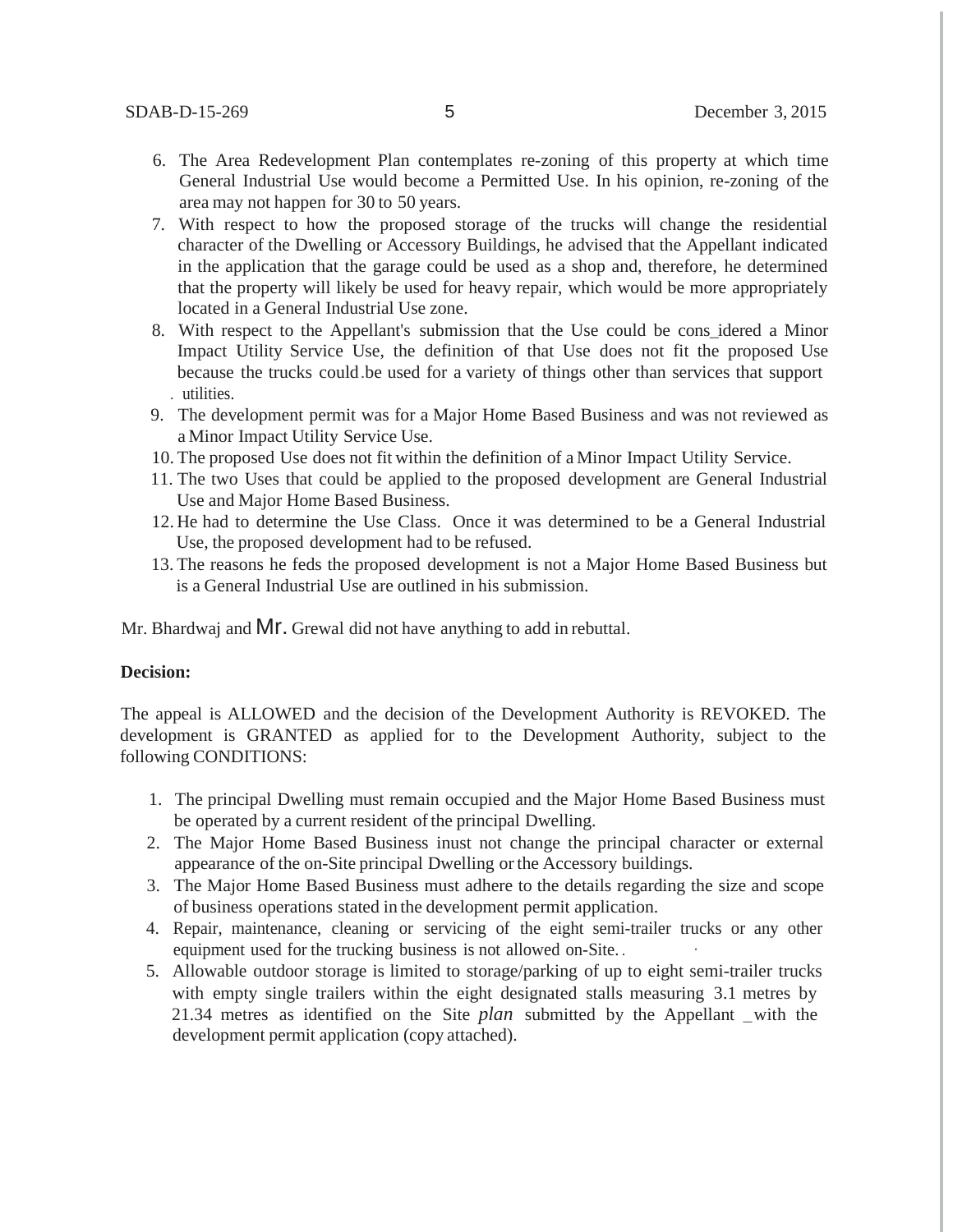- 6. On-Site outdoor parking spaces for the vehicles of the drivers of the eight semi-trailer trucks must be provided adjacent to the area designated for storage of the semi-trailer trucks indicated on the Site plan submitted by the Appellant with the development permit application (copy attached)
- 7. This approval is for a five-year period from the date of this decision at which time a new development permit must be obtained to continue to operate the business from this location.

In granting the development, the following variances to the *Zoning Bylaw* are allowed:

- 1. The prohibition on outdoor business activity and outdoor storage of material or equipment associated with the business in section 75(5) is relaxed only to permit the storage/parking of up to a maxjm.um of eight semi-trailer trucks within the eight designated stalls measuring 3.1 metres by 21.34 metres as indicated on the Site plan submitted by the Appellant with the development permit application (copy attached).
- 2. The limit on the number of non-resident employees or business partners working on-Site. per Section 75(4) is relaxed to allow up to eight drivers to pick up and drop off semitrucks once per day.

#### **Reasons for Decision:**

The Board finds the following: .

- I. The Appellant applied for <sup>a</sup> Major Home Based Business, <sup>a</sup> Discretionary Use in the AG Agricultural Zone.
- 2. The development permit application described the on-Site business activities as parking of transport vehicles (8) and administrative paperwork.
- 3. The application was refused because the Development Authority determined that the proposed Use would be more appropriately classified as a General Industrial Use which is not a listed Use.
- 4. The Appellant argues that the proposed development is a Major Home Based Business or alternatively a Minor Impact Utility Service Use.
- 5. This application does not involve a typical Major Home Based business in a typical urban residential neighbourhood, it is a trucking business on a large, isolated lot within an AG Zone. In this case, the proper Use class must be determined within this unique context which includes the following factors:
	- a. Based on the Site plan attached to the written submission of the Development Officer, the subject Site is a large, trapezoid-shaped lot. The north lot line is 120.77metres in length. The west lot line is 201.58 metres in length. The east lot line 206.51 metres in length. The south lot lille is 74.84metres in length.
	- b. The subject Site includes a Principal Dwelling located in the northern portion of the subject Site which the Board accepts is occupied by members of this familyowned business.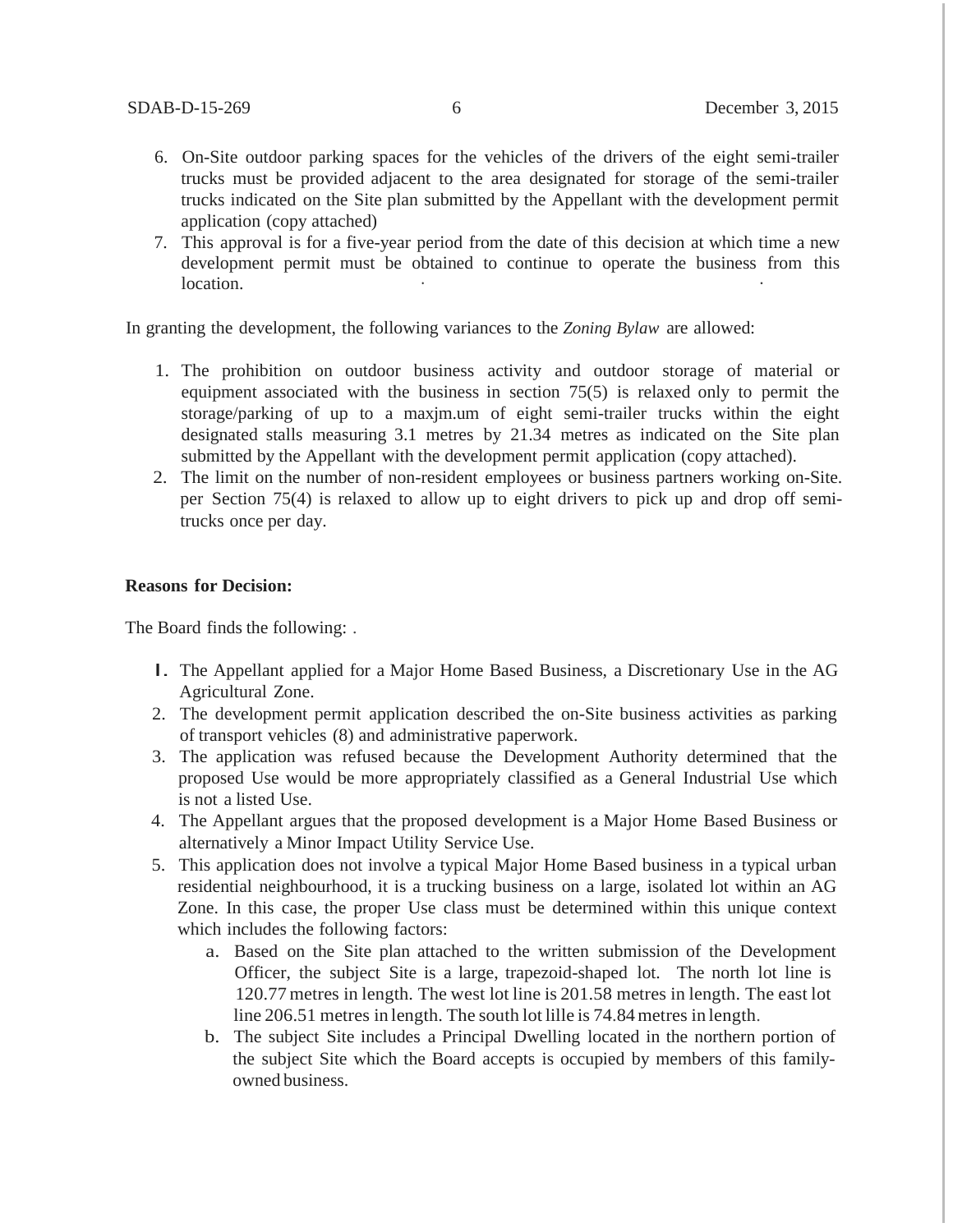- c. The subject Site includes a large garden area, green spaces and several Accessory buildings of varied sizes. A perimeter fence and trees screen the lot from all sides.
- d. The subject Site is an isolated, quasi-rural location zoned AG.
- e. The subject Site is adjacent to, and cut off by, two major arterial roadways: Manning Drive to the east and Anthony Henday to the south,
- f. There is significant distance between the subject Site and any residential development. The nearest residential Dwellings are located to the west and north at least one kilometre from the subject Site.
- g. The proposed Major Home Based Business involves administration activities within the principal Dwelling and the outdoor storage/parking of eight semitractor trucks with empty trailers during evening and weekend hours in designated stalls and moving the trucks on and off the property dlli;ing the work week.
- h. The Board accepts the Appellant's submission that \_only very minor repairs, such as replacing lights, are performed on-Site and that the trucks and trailers are sent off-Site to a dealer or mechanic for all regular or major maintenance and repairs.
- i. The outdoor storage/parking area identified in the aerial photographs for the eight semi-trailer trucks encompasses a relatively small fraction of the entire lot and is lqcated in the southern portion of the subject Site.
- 6. Per section 7.7(7), Minor Impact Utility Service Use means a development for public utility infrastructure purposes which is likely to have some impact on the environment or adjacent land Uses by virtue of its appearance, noise, size, Traffic Generation or operational characteristics. Typical Uses include vehicle, equipment and material storage yards. for utilities aiJ.d services; telephon exchanges; wire centres; switching centres; snow dumping sites; Transit Centres; transit depots and transfer facilities; water towers; hydrospheres; water treatment plants; power terminals and distributing substations; communication towers an¢! gate stations for natural gas distribution.
- 7. The Board agrees with the Development Officer that the proposed Use does not fit the definition of Minor Impact Utility Service Use because the eight semi-tractor trucks used in the proposed trucking business are privately owned by the Appellant and are not dedicated to public utility infrastructure purposes. The trucks may be used to transport any variety of cargo.
- 8. The proposed Use could be classified as either General Industrial Use or Major Honie Based business. The Board must choose the Use Class that best fits the business.
- 9. Per section 7.5(2), General Industrial Use means development used principally for one or more of the following activities:
	- a the processing ofraw materials;
	- b the making, manufacturing or assembling of semi-finished or fmished goods, products or equipment;
	- c the cleaning, servicing, repairing or testing of materials, goods and equipment normally associated with industrial or commercial businesses or cleaning, servicing and repair operations to goods and equipment associated with personal or household use, where such operations have impacts that would make them incompatible in Nonindustrial Zones;

·'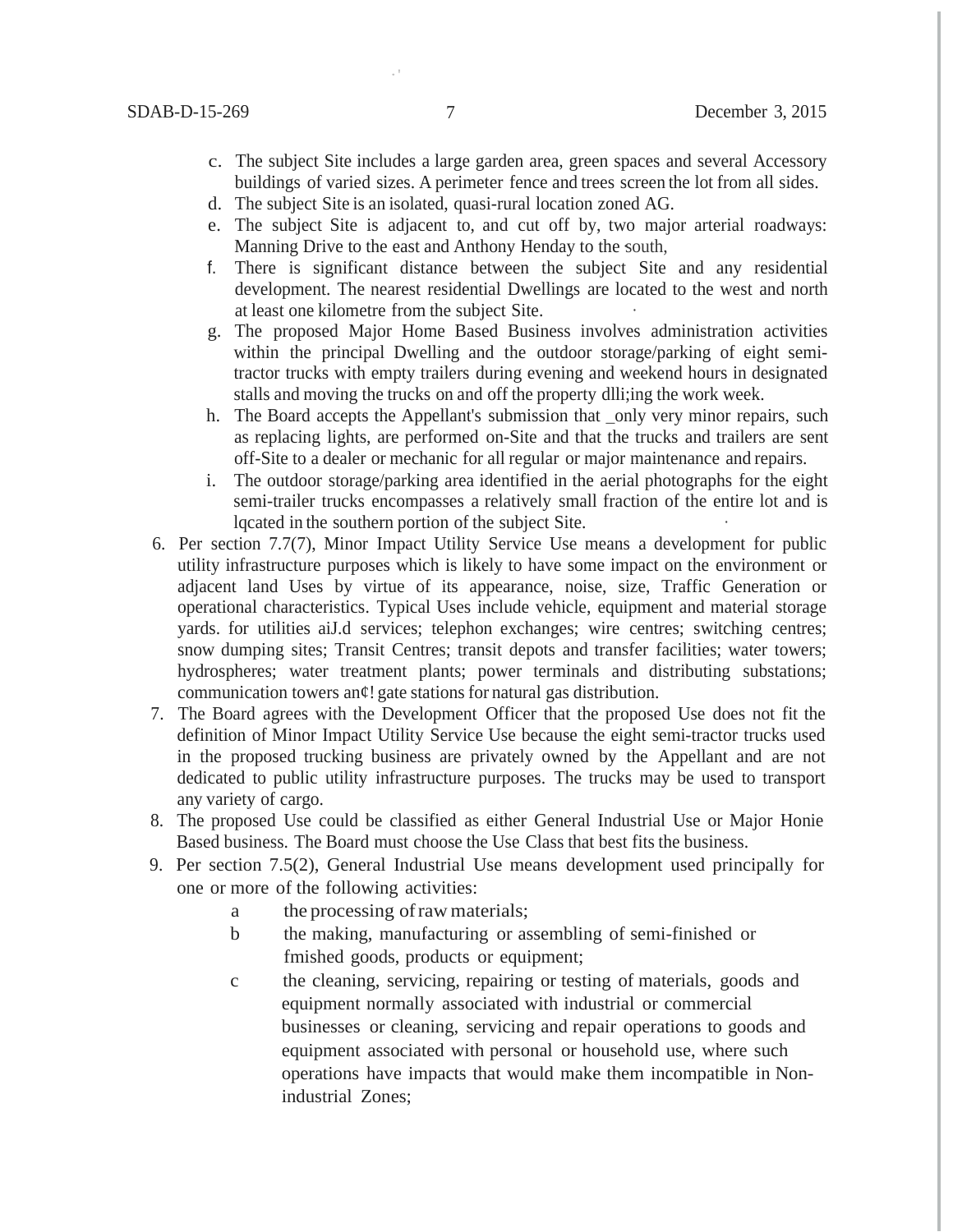- d the storage or transshipping of materials, goods and equipment;
- e the distribution and sale of materials, goods and equipment to institutions or industrial and commercial businesses for their direct use or to General Retail Stores or other sales Use Classes defined in this Bylaw for resale to individual customers; or
- f the training of personnel in general industrial operations.

This Use Class includes vehicle body repair and paint shops. This Use Class'does not include Major Impact Utility Services and MinorImpact Utility Services or the preparation of food and beverages for direct sale to the public.

- 10. Per Section 7.3(7), Major Home Based Business means development consisting of the use of  $\hat{a}n$  approved Dwelling or Accessory building by a resident of that Dwelling for one or more businesses such businesses may generate more than one business associated visit per day. The business use must be secondary to the residential character of the Dwelling or Accessory building. The Dwelling may be used as a workplace by a non-resident. This Use Class includes Bed and Breakfast Operations but does not include General Retail Sales.
- 11. In the Board's opinion, the proposed development is best lassified as a Major Home Based Business rather than a General Industrial Use for the following reasons:
	- a. The proposed business shares a Site with an occupied, residential Dwelling.
	- b. The proposed busines occupies a relatively small portion of the Site and is located a significant distance from the Dwelling and the other existing Accessory buildings. The Site will not be used principally for the storage of trucks.
	- c. Business related on-Site outdoor storage/parking is limited to a maximum of eight semi-trailer trucks in designated stalls and associated employee parking.
	- d. The Board accepts the submission of the Appellant, that the property will not be used for the maintenance, cleaning, servicing, or repairing of the trucks or of any other equipment used for the trucking business. Th Board has imposed a condition to ensure that such activity wiUnot occur in the future.
	- e. The on-Site outdoor storage/parking area is well screened from the road and from neighbouring properties.
	- f. While the subject Site and surrounding properties . are located within the boundaries of a large city, these properties are rural in use and nature. The proposed development is consistent with modem use of rural agricultural. residential properties.
	- g. All things considered, the Board concludes that the business Use is secondary to the residential Use of the Site and does not change the residential character of the Dwelling or Accessory building. The Board has imposed conditions to ensure that the business Use does not expand.
- 12. The proposed Major Home Based Business is an appropriate discretionary Use at this location for the following reasons:
	- a. This subject Site is isolated and located at a significant distance (in excess of one kilometre) from neighbouring residential uses.
	- b. The roads to the Site are secluded and there is no pedestrian traffic.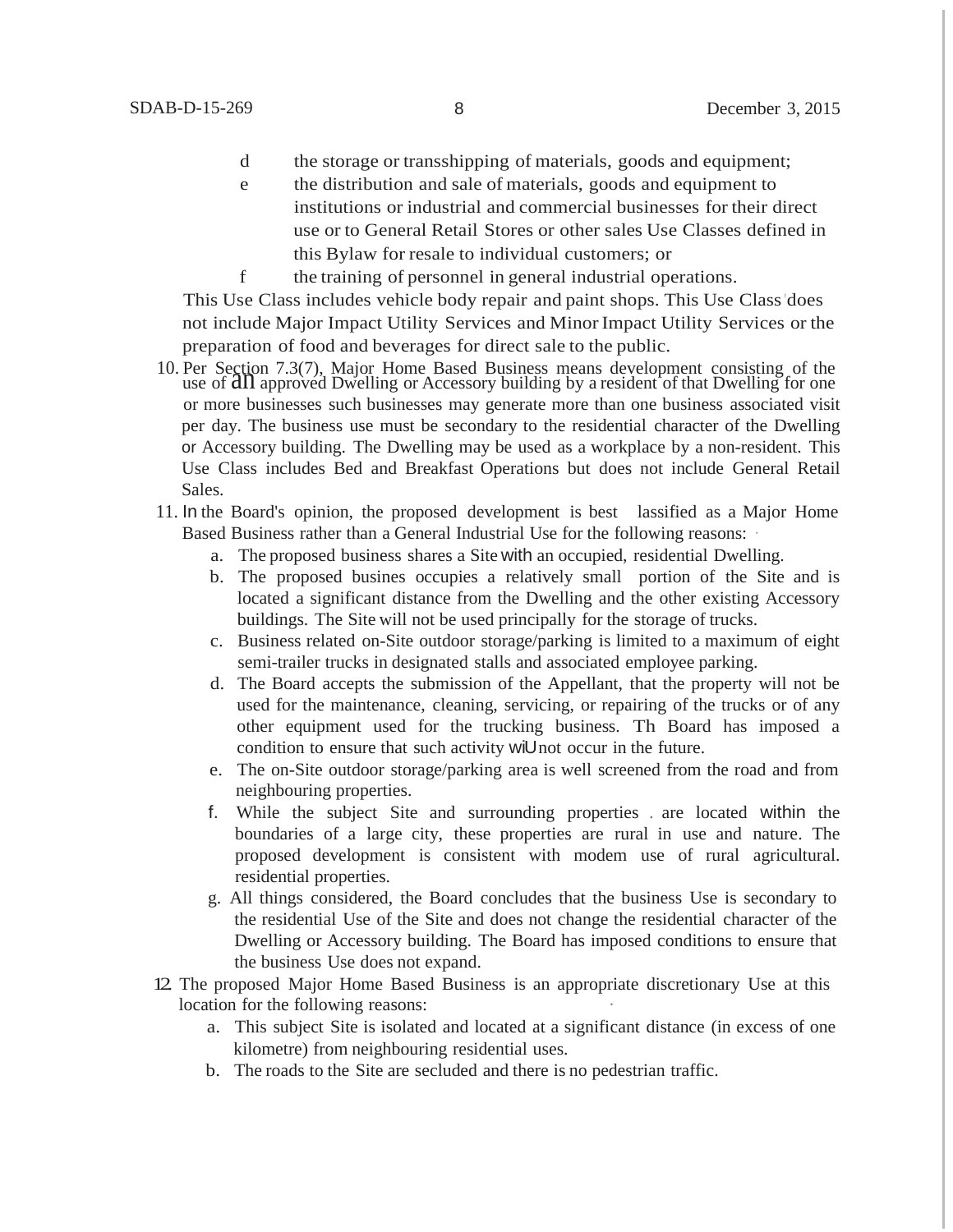- c. The nearest development is the Gursikh Temple, which is supportive of the proposed development. The Temple bas not experienced any adverse effecct from the operation of the Major Home Based Business since it began in 2011.
- d. Three of the adjacent neighbours in the 60-metre notification radius p:t:::-ovided letters in support of the proposed development.
- e. No letters were received in opposition to the proposed development and no one appeared in opposition at the hearing.
- f. The outdoor parking/storage area is screened along the perimeter of the subject Site by fencing and trees.
- g. In accordance with the Edmonton Energy and Technology Park Area Structure Plan, the subject Site will ultimately be rezoned Industrial, therefore it is an.likely that the Major Home Based Business will have a negative impact on neighbouring properties in the future. In any event, the development permit is limited to a fiveyear term and the circumstances must be reviewed iJ;l the event the Appellant seeks to renew it.
- 13. Based on the above, it is the opinion of the Board that the proposed discretionary Use, with the imposed conditions, is an appropriate Use on the subject Site and will not unduly interfere with the amenities of the neighbourhood, nor materially interfere with o:r affect the use, enjoyment or value of neighbouring parcels ofland.
- 14. Any issues concerning the use of 34 Street by the semi-trucks to access the subject Site are beyond the jurisdiction of the Board.

#### **Important Information for Applicant/Appellant**

- 1. This is not a Building Permit. A Building Permit must be obtained separately from the Sustainable Development Department, loated on the 5th Floor, <sup>10250</sup> - <sup>101</sup> Street, Edmonton.
- 2. Obtaining a Development Permit does not relieve you from complying with:
	- a) the requirements of the *Edmonton Zoning Bylaw,* insofar as those requirements have not been rdaxed or varied by a decision of the Subdivision and Development.Appeal Board
	- b) the requirements ofthe*Alberta Safety CodesAct,*
	- c) the *Alberta Regulation 2041207* -*Safety Codes Act -Permit Regulation,*
	- d) the requirements of any other appropriate federal, provincial or mui:ricipal .legislation,
	- e) the conditions of any caveat, covenant, easement or other instrument affecting abuilding or la,nd.
- 3. When an application for a ·Development Permit has been approved by the Subdivision and Development Appeal Board, it shall not be valid Unless and until any conditions of approval, save those of a continuing nature, have been fulfilled.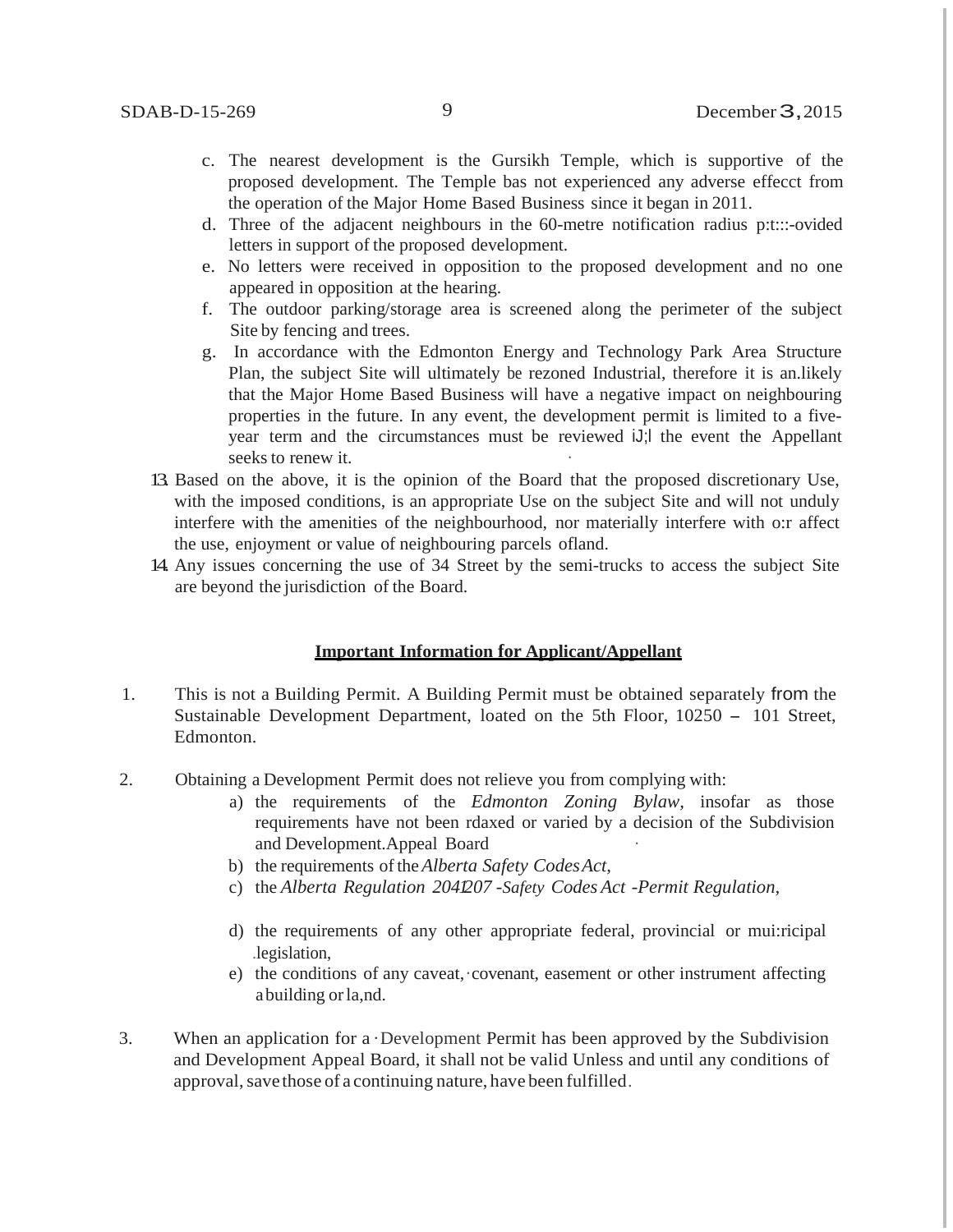*)*

- 4. A Development Permit will expire in accordance to the provisions of Section 22 of the *Edmonton Zoning Bylaw, Bylaw 12800,* as amended. ·
- 5. This decision may be appealed to the Alberta Court of Appeal on a question of law or jurisdiction under Section 688 of the *Municipal Government Act,* R.S.A. 2000, c. M-26. Ifthe Subdivision and Development Appeal Board is served with notice of an application for leave to appeal its decision, such notice shall operate to suspend the Development Permit
- 6. When a decision on a Development Permit application has been rendered by the Subdivision and Development Appeal Board, the enforcement of that decision is carried out by the Sustainable Development Department located on the 5th Floor, <sup>10250</sup> - <sup>101</sup> Street, Edmonton.

*NOTE: The City of Edmonton does not conduct independent environmental checks of land within the City. If you are concerned about the stability of this property for any purpose , you should conduct your own tests and reviews. The City of Edmonton, when issuing a development permit, makes no representations and offers no warranties as to .the suitability of the property for any purpose or asto thepresence or absence of any environmental contaminants on theproperty.*

Ms. K. Cherniawsky<sub>1</sub>Presidg Officer Subdivision and Deieloprwnt Appeal Board '-..--\_.,..